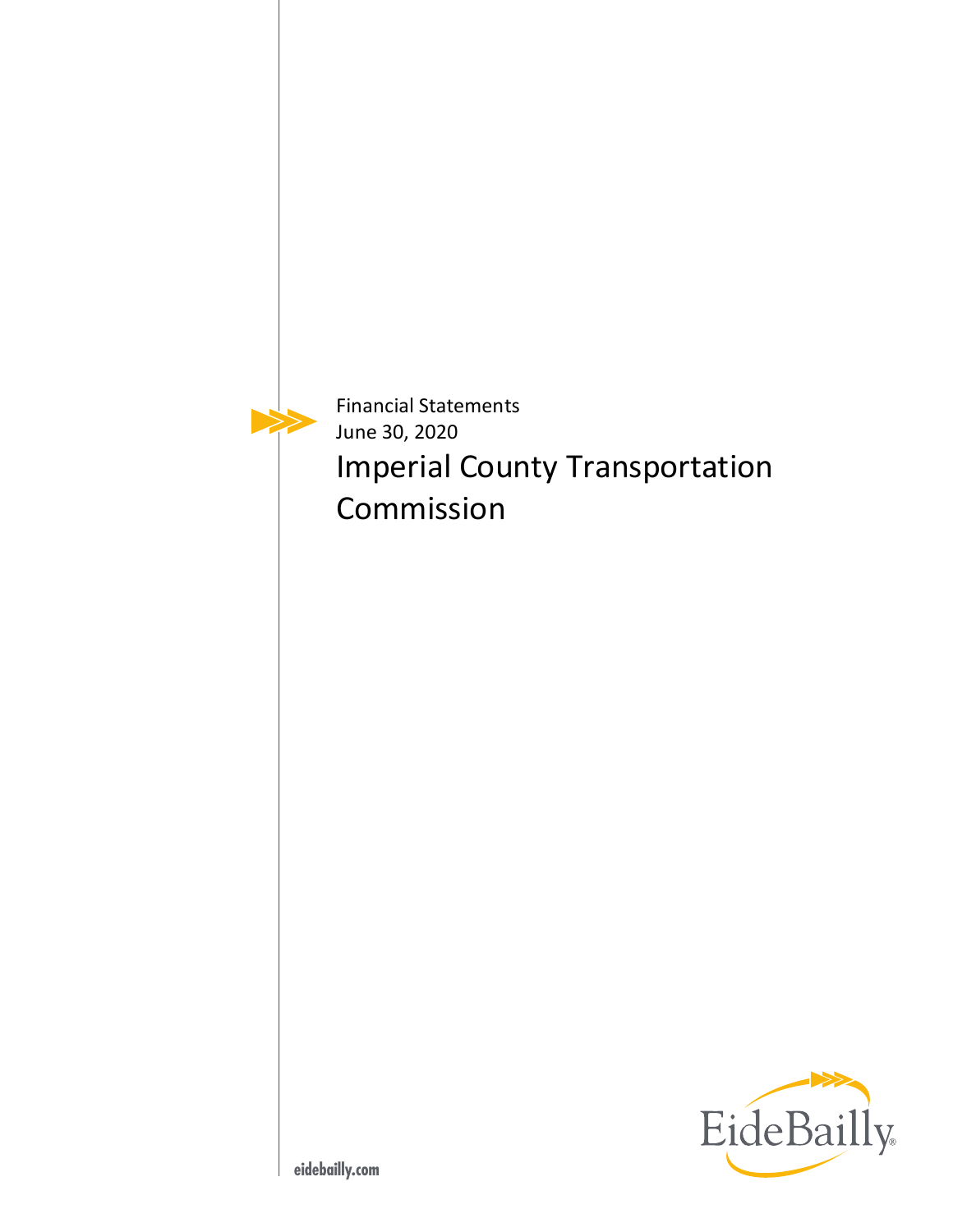| <b>Basic Financial Statements</b>                                                         |  |
|-------------------------------------------------------------------------------------------|--|
|                                                                                           |  |
|                                                                                           |  |
|                                                                                           |  |
| <b>Government Funds</b>                                                                   |  |
|                                                                                           |  |
|                                                                                           |  |
|                                                                                           |  |
| Reconciliation of the Statement of Revenues, Expenditures and Changes in Fund Balances of |  |
|                                                                                           |  |
| <b>Proprietary Funds</b>                                                                  |  |
|                                                                                           |  |
|                                                                                           |  |
|                                                                                           |  |
|                                                                                           |  |
| <b>Required Supplementary Information</b>                                                 |  |
|                                                                                           |  |
|                                                                                           |  |
|                                                                                           |  |
|                                                                                           |  |
|                                                                                           |  |
|                                                                                           |  |
|                                                                                           |  |
|                                                                                           |  |
|                                                                                           |  |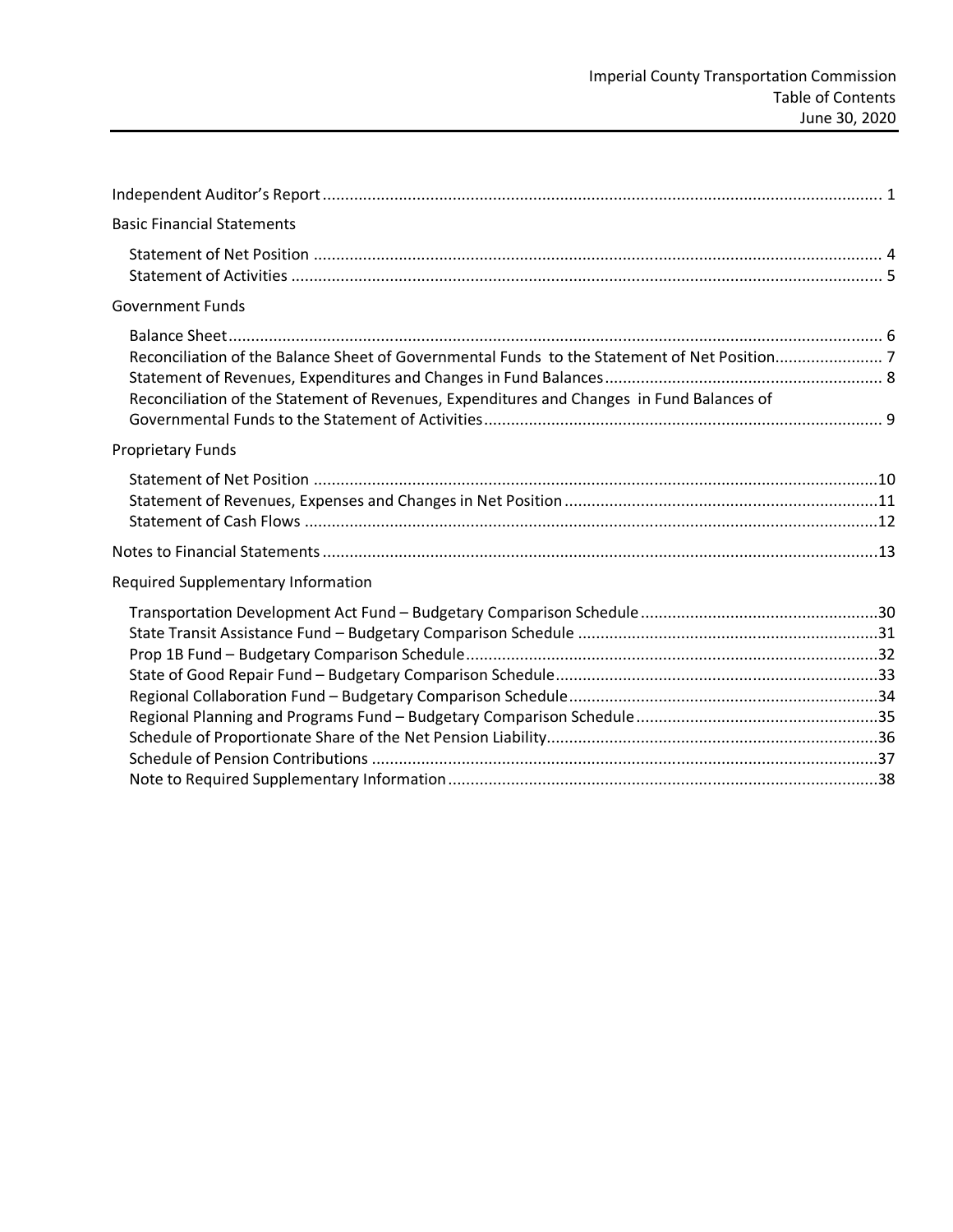

**CPAs & BUSINESS ADVISORS** 

#### **Independent Auditor's Report**

To the Commission Board Members Imperial County Transportation Commission County of Imperial, California

#### **Report on the Financial Statements**

We have audited the accompanying financial statements of the governmental activities, the business-type activities, and each major fund of the Imperial County Transportation Commission (ICTC) as of and for the year ended June 30, 2020, and the related notes to the financial statements, which collectively comprise ICTC's basic financial statements as listed in the table of contents.

#### **Management's Responsibility for the Financial Statements**

Management is responsible for the preparation and fair presentation of these financial statements in accordance with accounting principles generally accepted in the United States of America; this includes the design, implementation, and maintenance of internal control relevant to the preparation and fair presentation of financial statements that are free from material misstatement, whether due to fraud or error.

#### **Auditor's Responsibility**

Our responsibility is to express opinions on these financial statements based on our audit. We conducted our audit in accordance with auditing standards generally accepted in the United States of America. Those standards require that we plan and perform the audit to obtain reasonable assurance about whether the financial statements are free from material misstatement.

An audit involves performing procedures to obtain audit evidence about the amounts and disclosures in the financial statements. The procedures selected depend on the auditor's judgment, including the assessment of the risks of material misstatement of the financial statements, whether due to fraud or error. In making those risk assessments, the auditor considers internal control relevant to the entity's preparation and fair presentation of the financial statements in order to design audit procedures that are appropriate in the circumstances, but not for the purpose of expressing an opinion on the effectiveness of the entity's internal control. Accordingly, we express no such opinion. An audit also includes evaluating the appropriateness of accounting policies used and the reasonableness of significant accounting estimates made by management, as well as evaluating the overall presentation of the financial statements.

We believe that the audit evidence we have obtained is sufficient and appropriate to provide a basis for our audit opinions.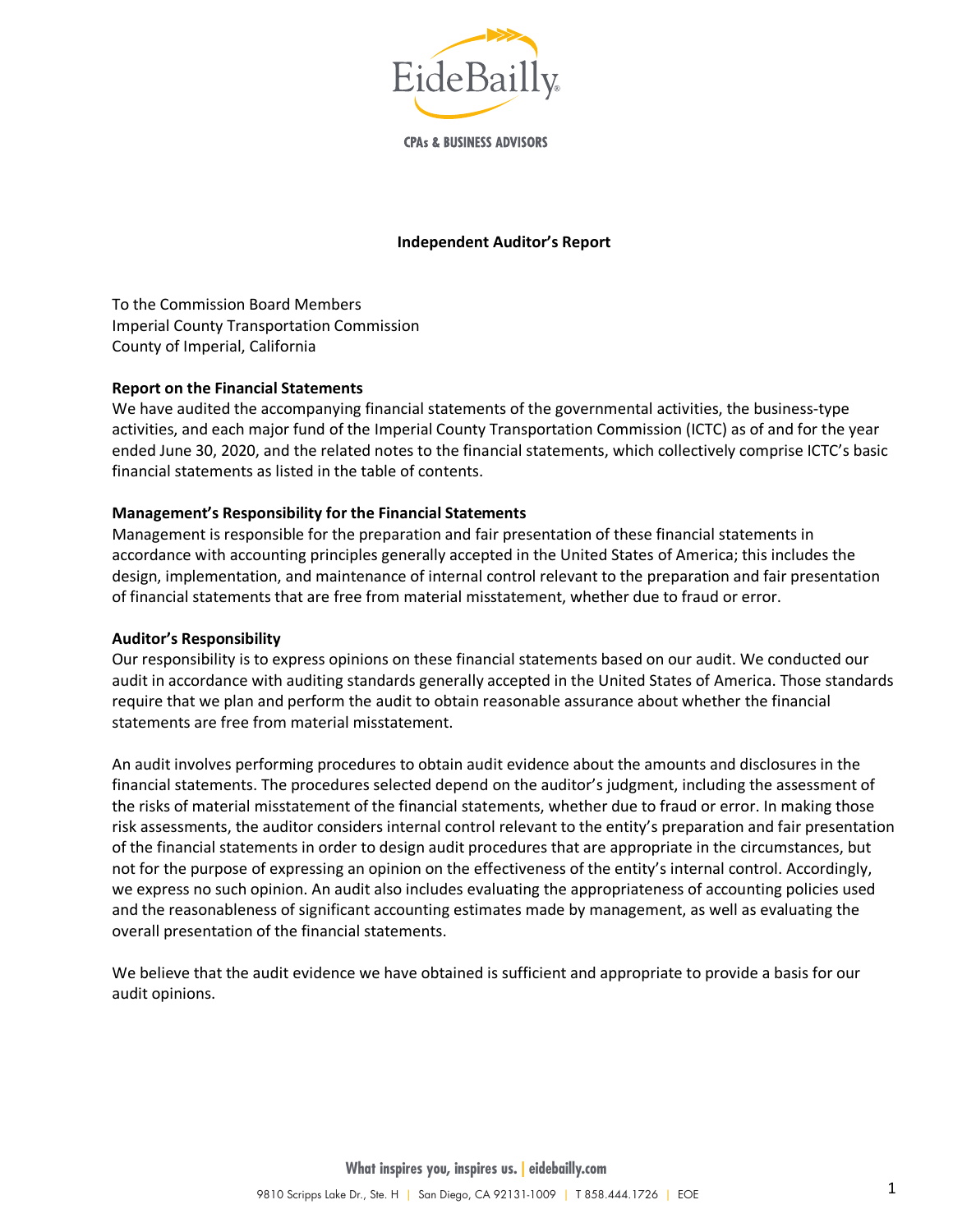#### **Opinions**

In our opinion, the financial statements referred to above present fairly, in all material respects, the respective financial position of the governmental activities, the business-type activities, and each major fund of ICTC, as of June 30, 2020, and the respective changes in financial position and, where applicable, cash flows thereof for the year then ended in accordance with accounting principles generally accepted in the United States of America.

#### **Other Matters**

#### *Required Supplementary Information*

Management has omitted the management's discussion and analysis that accounting principles generally accepted in the United States of America require to be presented to supplement the basic financial statements. Such mission information, although not a part of the basic financial statements, is required by the Governmental Accounting Standards Board who considers it to be an essential part of financial reporting for placing the basic financial statements in an appropriate operation, economic, or historical context. Our opinion on the basic financial statements is not affected by this missing information.

Accounting principles generally accepted in the United States of America require that the budgetary comparison information on pages 30 through 35, schedule of proportionate share of the net pension liability on page 36, schedule of pension contributions on page 37 and related notes on page 38 be presented to supplement the basic financial statements. Such information, although not a part of the basic financial statements, is required by the Governmental Accounting Standards Board, who considers it to be an essential part of financial reporting for placing the basic financial statements in an appropriate operational, economic, or historical context. We have applied certain limited procedures to the required supplementary information in accordance with auditing standards generally accepted in the United States of America, which consisted of inquiries of management about the methods of preparing the information and comparing the information for consistency with management's responses to our inquiries, the basic financial statements, and other knowledge we obtained during our audit of the basic financial statements. We do not express an opinion or provide any assurance on the information because the limited procedures do not provide us with sufficient evidence to express an opinion or provide any assurance.

#### *Other Information*

Our audit was conducted for the purpose of forming opinions on the financial statements that collectively comprise the ICTC's basic financial statements. The budgetary comparison schedules are presented for purposes of additional analysis and are not a required part of the financial statements.

The budgetary comparison schedules are the responsibility of management and were derived from and relate directly to the underlying accounting and other records used to prepare the basic financial statements. Such information has been subjected to the auditing procedures applied in the audit of the basic financial statements and certain additional procedures, including comparing and reconciling such information directly to the underlying accounting and other records used to prepare the basic financial statements or to the basic financial statements themselves, and other additional procedures in accordance with auditing standards generally accepted in the United States of America. In our opinion, the budgetary comparison schedules are fairly stated, in all material respects, in relation to the basic financial statements as a whole.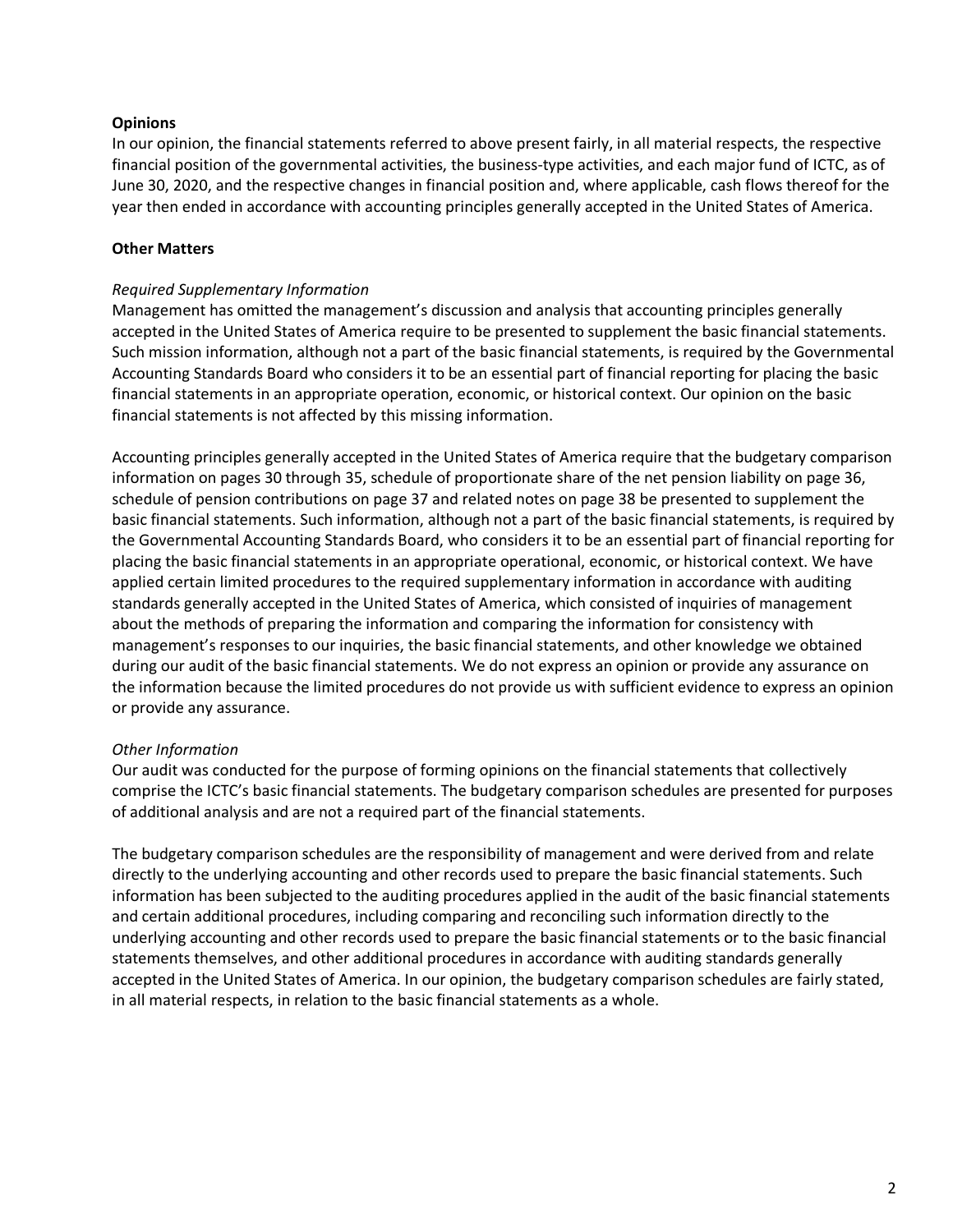#### **Other Reporting Required by** *Government Auditing Standards*

In accordance with *Government Auditing Standards*, we have also issued our report dated December 30, 2020, on our consideration of ICTC's internal control over financial reporting and on our test of its compliance with certain provisions of laws, regulations, contracts, grant agreements and other matters. The purpose of that report is solely to describe the scope of our testing of internal control over financial reporting and compliance and the results of that testing, and not to provide an opinion on the effectiveness of the ICTC's internal control over financial reporting or on compliance. That report is an integral part of an audit performed in accordance with *Government Auditing Standards* in considering ICTC's internal control over financial reporting and compliance.

Sally LLP<br>San Diego, California

December 30, 2020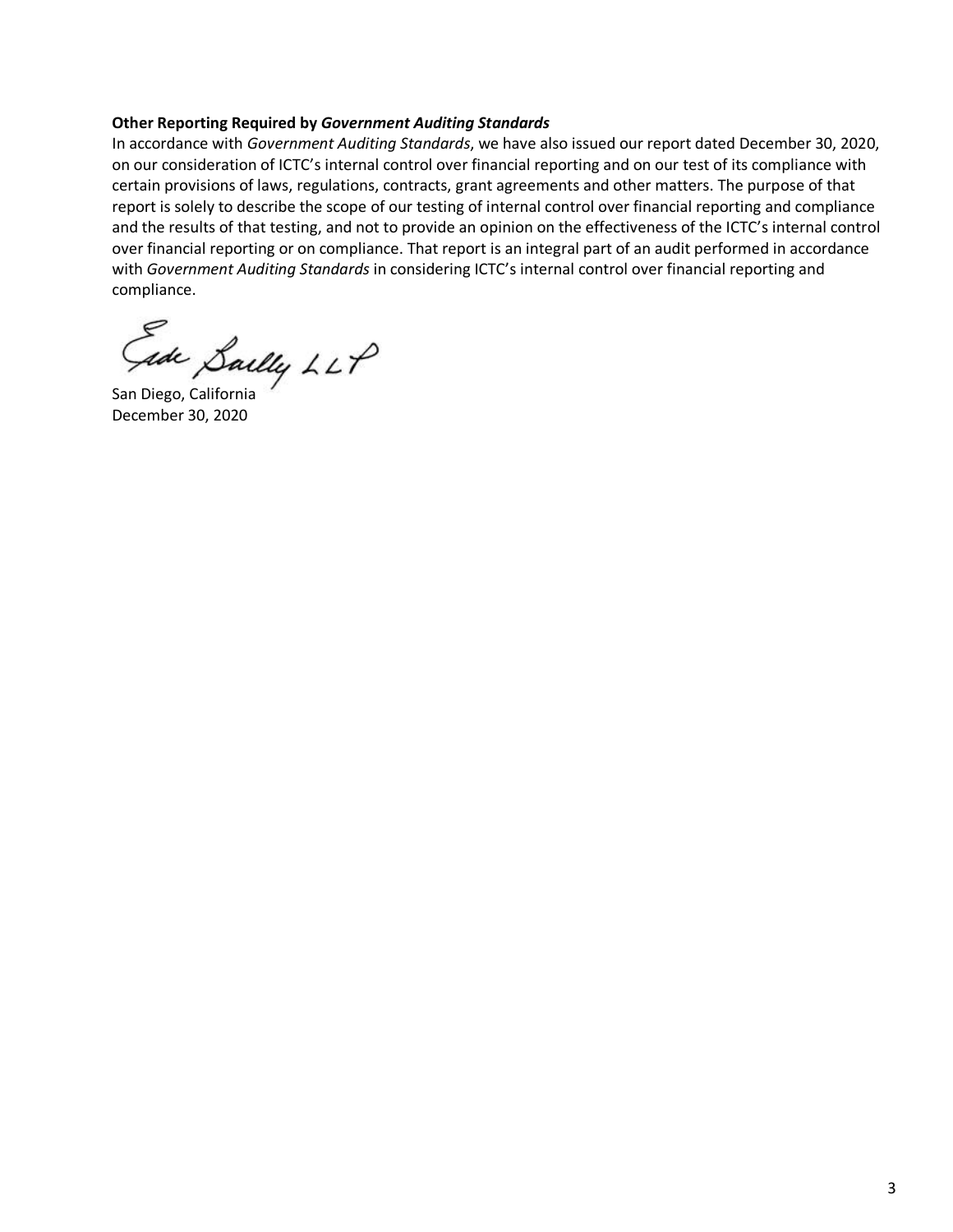|                                                                                                  | Governmental<br>Activities      | <b>Business-type</b><br>Activities | Total                                    |
|--------------------------------------------------------------------------------------------------|---------------------------------|------------------------------------|------------------------------------------|
| Assets                                                                                           |                                 |                                    |                                          |
| <b>Current Assets</b><br>Cash and investments<br>Receivables                                     | \$<br>15,613,587                | 12,859,190<br>\$.                  | \$.<br>28,472,777                        |
| Accounts receivable<br>Interest receivable<br>Due from other funds<br>Due from other governments | 92,631<br>37,882<br>3,170,493   | 27,882<br>393,853<br>2,329,631     | 92,631<br>65,764<br>393,853<br>5,500,124 |
| Total current assets                                                                             | 18,914,593                      | 15,610,556                         | 34,525,149                               |
| <b>Non-Current Assets</b><br>Capital assets being depreciated, net                               |                                 | 5,898,620                          | 5,898,620                                |
| <b>Total assets</b>                                                                              | 18,914,593                      | 21,509,176                         | 40,423,769                               |
| Deferred Outflows of Resources<br>Deferred amounts related to pensions                           | 124,585                         | 265,756                            | 390,341                                  |
| Liabilities                                                                                      |                                 |                                    |                                          |
| <b>Current Liabilities</b><br>Accounts payable<br>Due to other funds<br>Unearned revenue         | 133,797<br>393,853<br>1,905,205 | 531,991                            | 665,788<br>393,853<br>1,905,205          |
| <b>Total current liabilities</b>                                                                 | 2,432,855                       | 531,991                            | 2,964,846                                |
| <b>Non-Current Liabilities</b><br>Compensated absences<br>Net pension liability                  | 21,277<br>196,208               | 45,213<br>416,941                  | 66,490<br>613,149                        |
| <b>Total non-current liabilities</b>                                                             | 217,485                         | 462,154                            | 679,639                                  |
| <b>Total liabilities</b>                                                                         | 2,650,340                       | 994,145                            | 3,644,485                                |
| Deferred Inflows of Resources<br>Deferred amounts related to pensions                            | 53,581                          | 113,860                            | 167,441                                  |
| <b>Net Position</b><br>Net investment in capital assets<br>Restricted                            | 16,335,257                      | 5,898,620<br>14,768,307            | 5,898,620<br>31,103,564                  |
| Total net position                                                                               | 16,335,257<br>Ş.                | \$<br>20,666,927                   | 37,002,184<br>Ş.                         |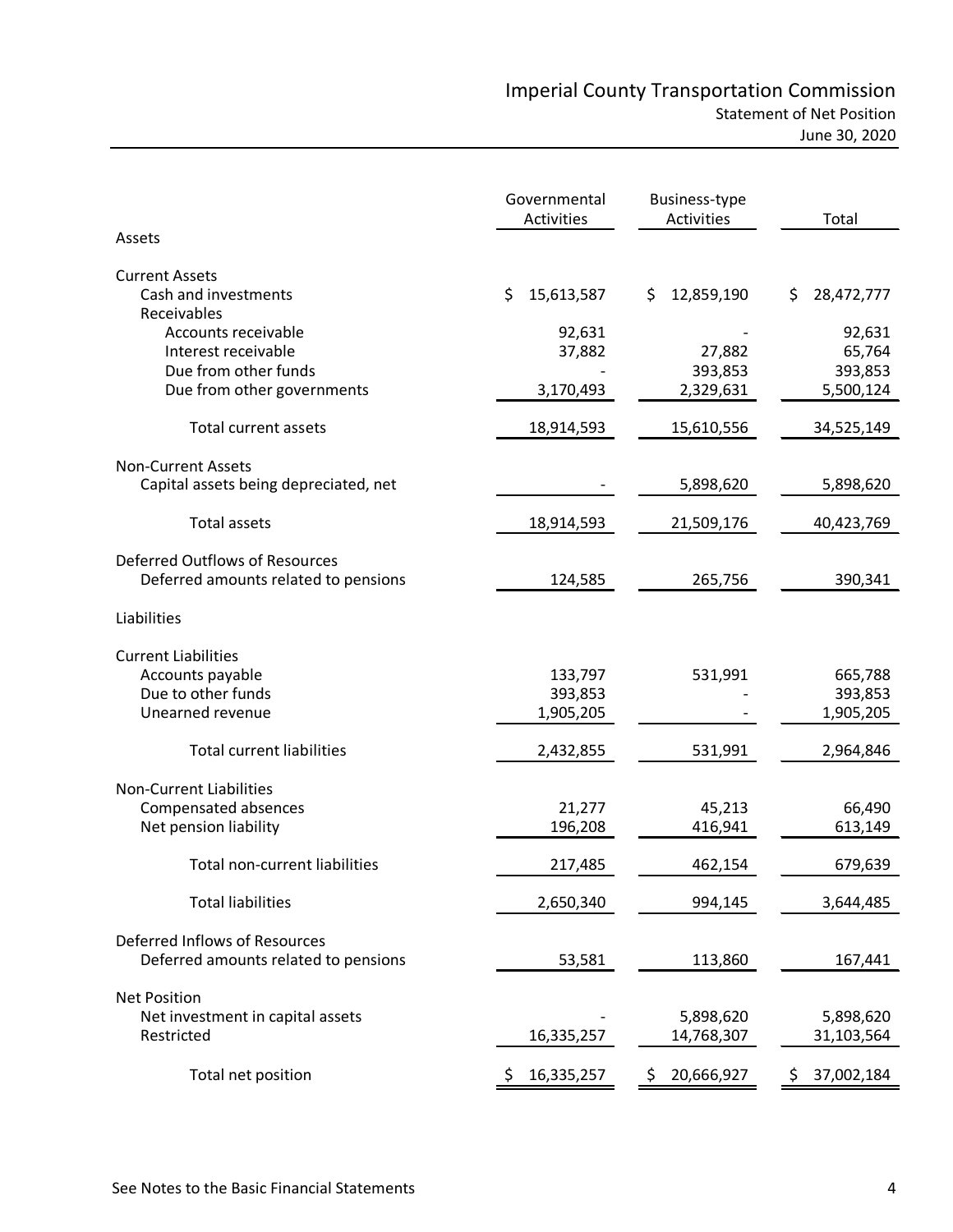|                                                                   |               | Program Revenues                                                                                                                    |                           |    |                                  |                                |               | Net (Expenses) Revenue and<br><b>Changes in Net Position</b> |                           |                  |  |
|-------------------------------------------------------------------|---------------|-------------------------------------------------------------------------------------------------------------------------------------|---------------------------|----|----------------------------------|--------------------------------|---------------|--------------------------------------------------------------|---------------------------|------------------|--|
|                                                                   |               |                                                                                                                                     |                           |    | Operating                        |                                | Capital       |                                                              | <b>Primary Government</b> |                  |  |
|                                                                   |               |                                                                                                                                     | Charges for               |    | Grants and                       |                                | Grants and    | Governmental                                                 | Business-type             |                  |  |
|                                                                   | Expenses      |                                                                                                                                     | Services                  |    | Contributions                    |                                | Contributions | Activities                                                   | <b>Activities</b>         | Total            |  |
| Functions/Programs                                                |               |                                                                                                                                     |                           |    |                                  |                                |               |                                                              |                           |                  |  |
| <b>Primary Government</b><br>Governmental activities              |               |                                                                                                                                     |                           |    |                                  |                                |               |                                                              |                           |                  |  |
| <b>General Government</b>                                         | \$<br>400,272 | -\$                                                                                                                                 |                           | \$ |                                  | \$                             |               | \$<br>(400, 272)                                             | \$                        | \$<br>(400, 272) |  |
| <b>Professional Services</b>                                      | 284,931       |                                                                                                                                     |                           |    |                                  |                                |               | (284, 931)                                                   |                           | (284, 931)       |  |
| <b>Transit and Transportation</b>                                 | 543,498       |                                                                                                                                     | 99,719                    |    |                                  |                                | 2,376,546     | 1,932,767                                                    |                           | 1,932,767        |  |
| Total governmental activities                                     | 1,228,701     |                                                                                                                                     | 99,719                    |    |                                  |                                | 2,376,546     | 1,247,564                                                    |                           | 1,247,564        |  |
| <b>Business-type activities</b><br><b>Transportation Services</b> | 10,035,540    |                                                                                                                                     | 594,288                   |    | 4,374,158                        |                                |               |                                                              | (5,067,094)               | (5,067,094)      |  |
| Total primary government                                          | \$11,264,241  | \$                                                                                                                                  | 694,007                   | S  | 4,374,158                        | S.                             | 2,376,546     | 1,247,564                                                    | (5,067,094)               | (3,819,530)      |  |
|                                                                   |               | <b>General and Other Revenues</b><br>Transportation development act sales taxes<br>Investment income<br>Other miscellaneous revenue |                           |    |                                  | 6,783,653<br>213,147<br>20,760 | 181,122       | 6,783,653<br>394,269<br>20,760                               |                           |                  |  |
|                                                                   |               |                                                                                                                                     |                           |    | Total general and other revenues |                                |               | 7,017,560                                                    | 181,122                   | 7,198,682        |  |
|                                                                   |               | <b>Transfers</b>                                                                                                                    |                           |    |                                  |                                |               | (7,665,432)                                                  | 7,665,432                 |                  |  |
|                                                                   |               | Change in Net Position                                                                                                              |                           |    | 599,692                          | 2,779,460                      | 3,379,152     |                                                              |                           |                  |  |
|                                                                   |               |                                                                                                                                     |                           |    | Net Position, Beginning of Year  |                                |               | 15,735,565                                                   | 17,887,467                | 33,623,032       |  |
|                                                                   |               |                                                                                                                                     | Net Position, End of Year |    |                                  |                                |               | 16,335,257                                                   | \$20,666,927              | \$37,002,184     |  |
|                                                                   |               |                                                                                                                                     |                           |    |                                  |                                |               |                                                              |                           |                  |  |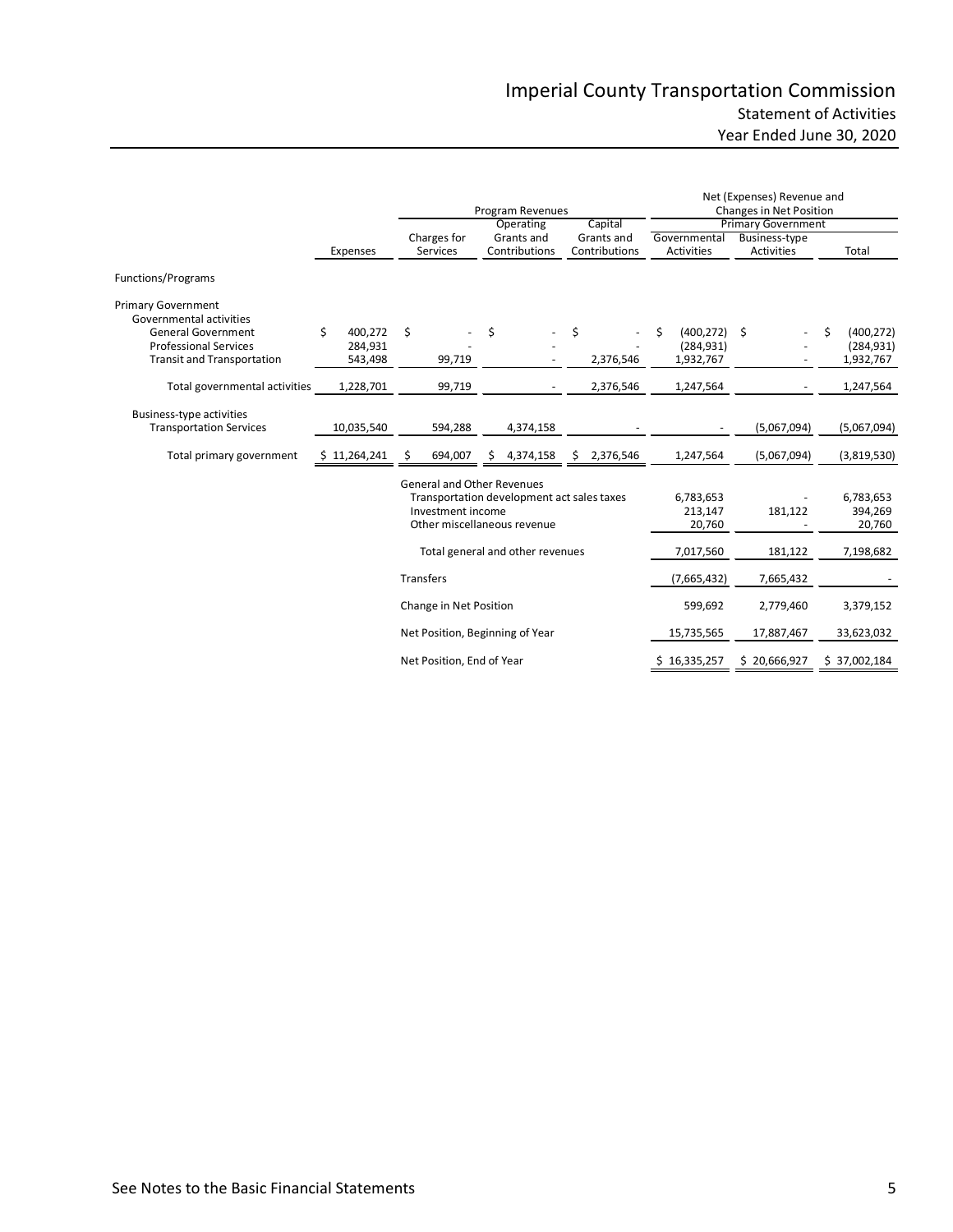# Imperial County Transportation Commission Governmental Funds Balance Sheet

June 30, 2020

|                                     |                                           |                                            |    | Special Revenue Funds |                                 |                                           |    |                                    |               |
|-------------------------------------|-------------------------------------------|--------------------------------------------|----|-----------------------|---------------------------------|-------------------------------------------|----|------------------------------------|---------------|
|                                     | Transportation<br>Development Act<br>Fund | <b>State Transit</b><br>Assistance<br>Fund |    | Prop 1B<br>Fund       | State of<br>Good Repair<br>Fund | Regional<br>Planning and<br>Programs Fund |    | Regional<br>Collaborations<br>Fund | Total         |
| Assets                              |                                           |                                            |    |                       |                                 |                                           |    |                                    |               |
| Cash and investments<br>Receivables | \$11,072,934                              | 3,315,170                                  |    | 93,937                | \$<br>517,129                   | \$<br>597,037                             | \$ | 17,380                             | \$15,613,587  |
| Accounts receivable                 |                                           |                                            |    |                       |                                 | 92,631                                    |    |                                    | 92,631        |
| Interest receivable                 | 27,880                                    | 7,365                                      |    | 13                    | 1,327                           | 1,290                                     |    |                                    | 37,882        |
| Due from other governments          | 2,267,779                                 | 813,429                                    |    |                       | 48,496                          |                                           |    | 40,789                             | 3,170,493     |
| <b>Total assets</b>                 | 13,368,593                                | 4,135,964<br>S.                            |    | 93,950                | 566,952                         | \$<br>690,958                             |    | 58,176                             | \$18,914,593  |
| Liabilities and Fund Balances       |                                           |                                            |    |                       |                                 |                                           |    |                                    |               |
| Liabilities                         |                                           |                                            |    |                       |                                 |                                           |    |                                    |               |
| Accounts payable                    | \$                                        | \$                                         | \$ |                       | \$                              | \$<br>81,110                              | Ś. | 52,687                             | Ś.<br>133,797 |
| Due to other funds                  | 393,853                                   |                                            |    |                       |                                 |                                           |    |                                    | 393,853       |
| Unearned revenue                    |                                           | 1,244,303                                  |    | 93,950                | 566,952                         |                                           |    |                                    | 1,905,205     |
| <b>Total liabilities</b>            | 393,853                                   | 1,244,303                                  |    | 93,950                | 566,952                         | 81,110                                    |    | 52,687                             | 2,432,855     |
| <b>Fund Balances</b>                |                                           |                                            |    |                       |                                 |                                           |    |                                    |               |
| Restricted                          | 12,974,740                                | 2,891,661                                  |    |                       |                                 | 609,848                                   |    | 5,489                              | 16,481,738    |
| <b>Total liabilities and</b>        |                                           |                                            |    |                       |                                 |                                           |    |                                    |               |
| fund balances                       | \$13,368,593                              | 4,135,964<br>S.                            | Ś  | 93,950                | 566,952                         | \$<br>690,958                             | Ś. | 58,176                             | \$18,914,593  |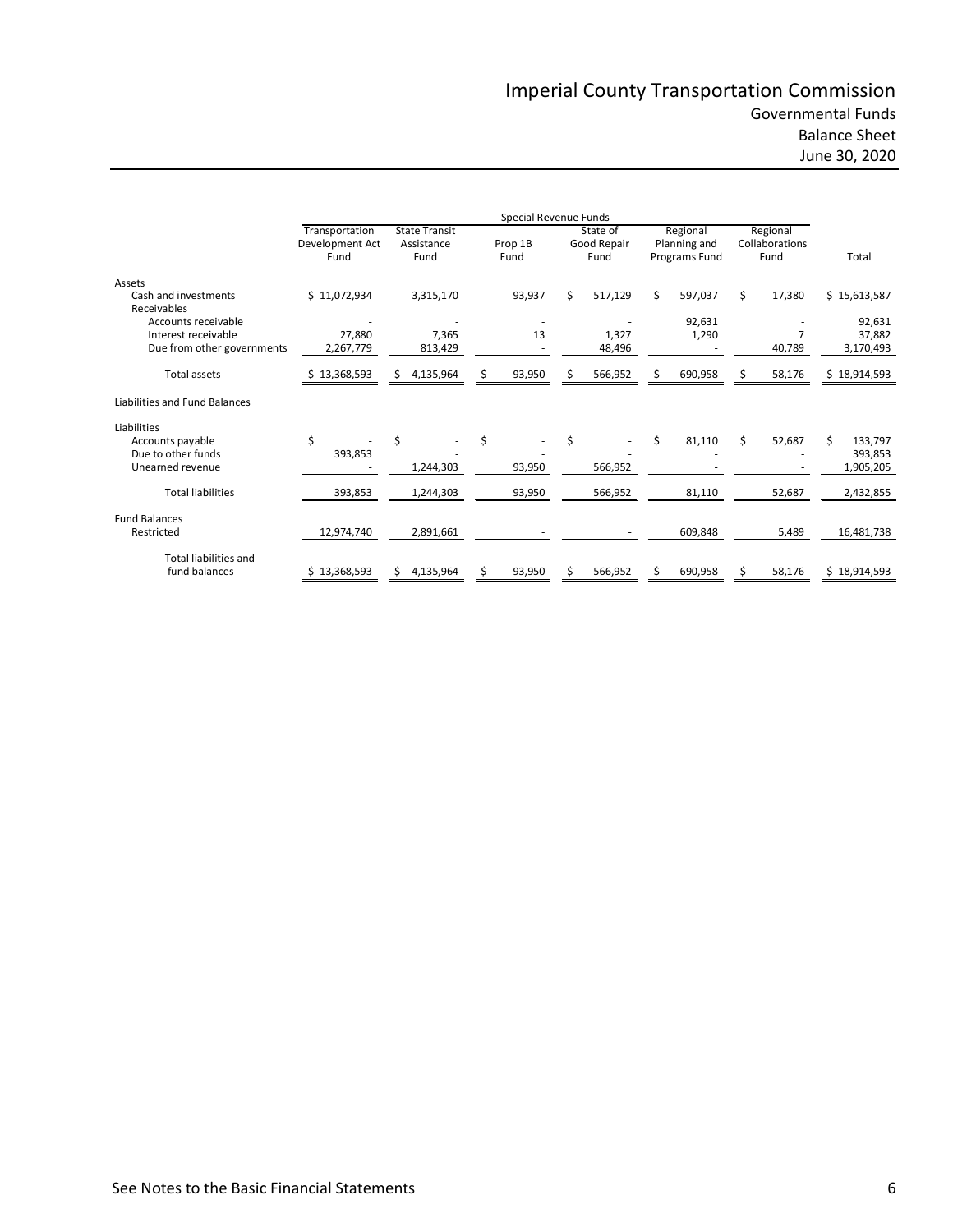# Imperial County Transportation Commission

Reconciliation of the Balance Sheet of Governmental Funds

 to the Statement of Net Position June 30, 2020

| Fund balances of governmental funds                                                                                                       | 16,481,738              |
|-------------------------------------------------------------------------------------------------------------------------------------------|-------------------------|
| Amounts reported for governmental activities in the Statement of Net Position<br>are different because:                                   |                         |
| Adjustments due to deferred outflows of pensions                                                                                          | 124,585                 |
| Adjustments due to deferred inflows of pensions                                                                                           | (53, 581)               |
| Long-term liabilities are not due and payable in the current period and therefore,<br>are not included in the governmental fund activity: |                         |
| Net pension liability<br>Compensated absences                                                                                             | (196, 208)<br>(21, 277) |
| Net position of governmental activities                                                                                                   | 16,335,257              |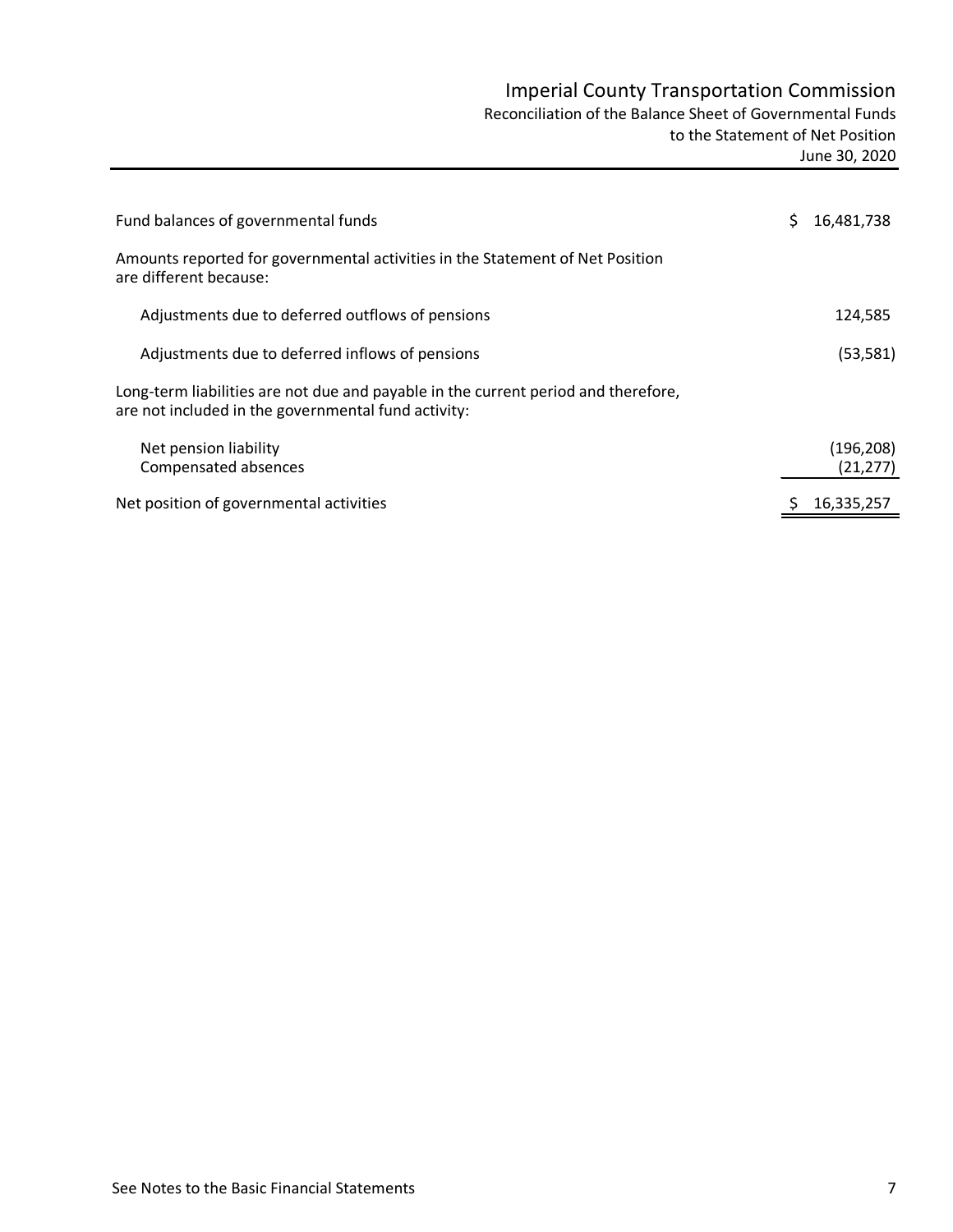# Imperial County Transportation Commission Governmental Funds Statement of Revenues, Expenditures and Changes in Fund Balances Year Ended June 30, 2020

|                                                                                                                                                  | Special Revenue Funds |                                           |                                            |    |                     |    |                                 |                                           |                                    |   |                                                     |
|--------------------------------------------------------------------------------------------------------------------------------------------------|-----------------------|-------------------------------------------|--------------------------------------------|----|---------------------|----|---------------------------------|-------------------------------------------|------------------------------------|---|-----------------------------------------------------|
|                                                                                                                                                  |                       | Transportation<br>Development Act<br>Fund | <b>State Transit</b><br>Assistance<br>Fund |    | Prop 1B<br>Fund     |    | State of<br>Good Repair<br>Fund | Regional<br>Planning and<br>Programs Fund | Regional<br>Collaborations<br>Fund |   | Total                                               |
| Revenues<br>State allocations<br><b>Federal allocations</b><br>Investment income<br>Membership revenues<br>Other revenues                        | \$                    | 6,783,653<br>178,784                      | \$1,808,880<br>30,245                      | Ś  | 31,180              | \$ |                                 | 435,621<br>4,049<br>99,719<br>20,760      | \$<br>100,865<br>69                | Ś | 9,059,334<br>100,865<br>213,147<br>99,719<br>20,760 |
| <b>Total revenues</b>                                                                                                                            |                       | 6,962,437                                 | 1,839,125                                  |    | 31,180              |    |                                 | 560,149                                   | 100,934                            |   | 9,493,825                                           |
| Expenditures<br><b>TDA</b> disbursements<br>STA projects<br>PTMISEA projects<br>General and administrative expenditures<br>Professional services |                       | 495,333                                   |                                            |    | 48,165              |    |                                 | 400,969<br>178,776                        | 42<br>106,155                      |   | 495,333<br>48,165<br>401,011<br>284,931             |
| Total expenditures                                                                                                                               |                       | 495,333                                   |                                            |    | 48,165              |    |                                 | 579,745                                   | 106,197                            |   | 1,229,440                                           |
| Excess (deficiency) of revenues<br>over (under) expenditures                                                                                     |                       | 6,467,104                                 | 1,839,125                                  |    | (16, 985)           |    |                                 | (19, 596)                                 | (5,263)                            |   | 8,264,385                                           |
| Other Financing Sources (Uses)<br>Transfers in<br>Transfers out                                                                                  |                       | (6,930,040)                               | (1,095,738)                                |    | 48,166<br>(31, 181) |    |                                 | 343,361                                   |                                    |   | 391,527<br>(8,056,959)                              |
| Total other financing sources (uses)                                                                                                             |                       | (6,930,040)                               | (1,095,738)                                |    | 16,985              |    |                                 | 343,361                                   |                                    |   | (7,665,432)                                         |
| Net Change in Fund Balances                                                                                                                      |                       | (462, 936)                                | 743,387                                    |    |                     |    |                                 | 323,765                                   | (5,263)                            |   | 598,953                                             |
| Fund Balances, Beginning of Year                                                                                                                 |                       | 13,437,676                                | 2,148,274                                  |    |                     |    |                                 | 286,083                                   | 10,752                             |   | 15,882,785                                          |
| Fund Balances, End of Year                                                                                                                       | \$                    | 12,974,740                                | \$2,891,661                                | \$ |                     |    |                                 | 609,848<br>\$                             | 5,489                              |   | \$16,481,738                                        |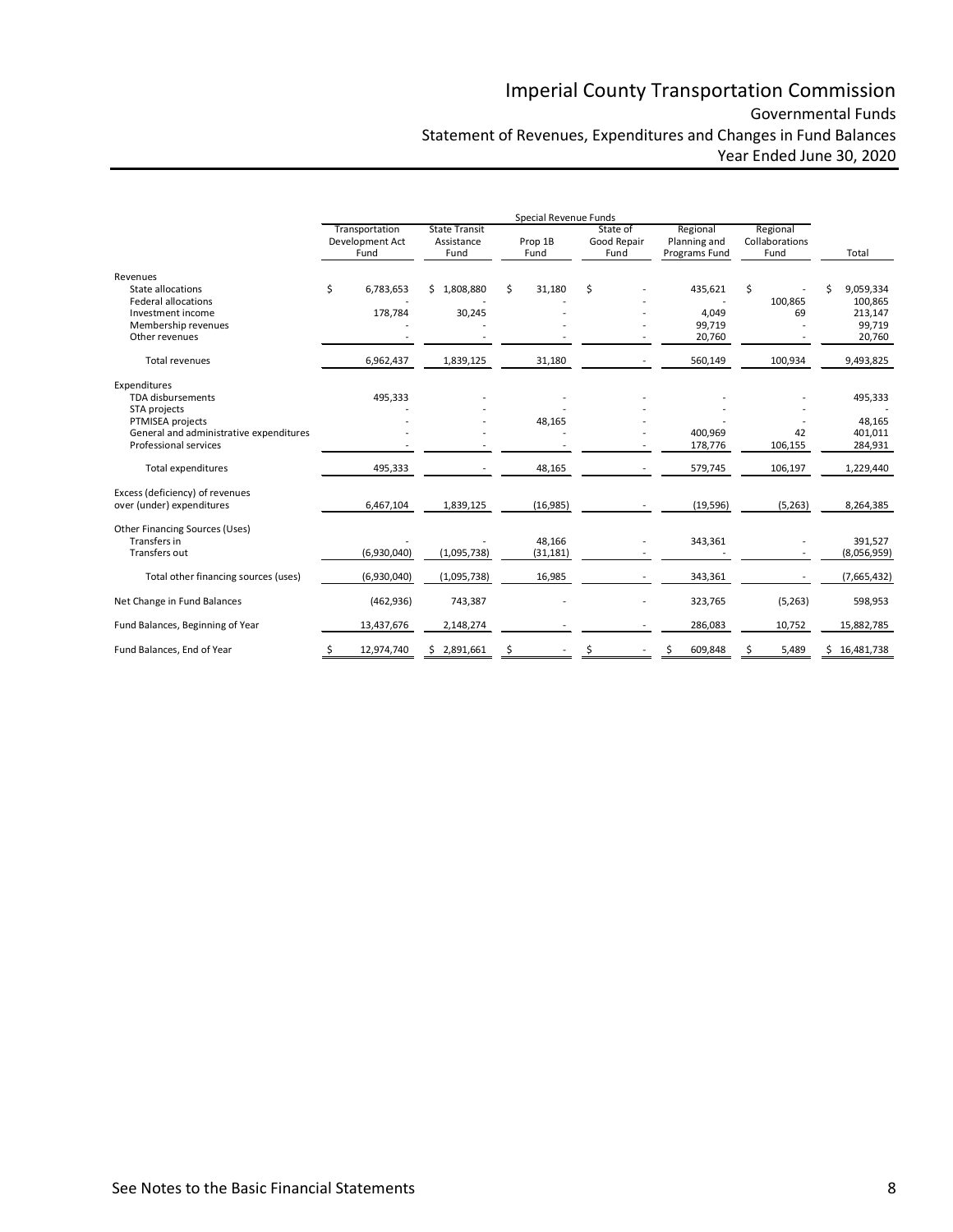# Imperial County Transportation Commission

Reconciliation of the Statement of Revenues, Expenditures and Changes in Fund Balances of Governmental Funds to the Statement of Activities June 30, 2020

| Net changes in fund balances - total governmental funds                                                                                                                                                                           | 598.953  |
|-----------------------------------------------------------------------------------------------------------------------------------------------------------------------------------------------------------------------------------|----------|
| Changes in net pension liability and related deferrals reported in the Statement<br>of Activities do not require the use of current financial resources and, therefore,<br>is not reported as expenditures in governmental funds. | (2, 245) |
| Compensated absences reported on the Statement of Activities does not require the<br>use of current financial resources and, therefore, are not reported as expenditures<br>in the governmental funds.                            | 2,984    |
| Change in net position of governmental activities                                                                                                                                                                                 | 599.692  |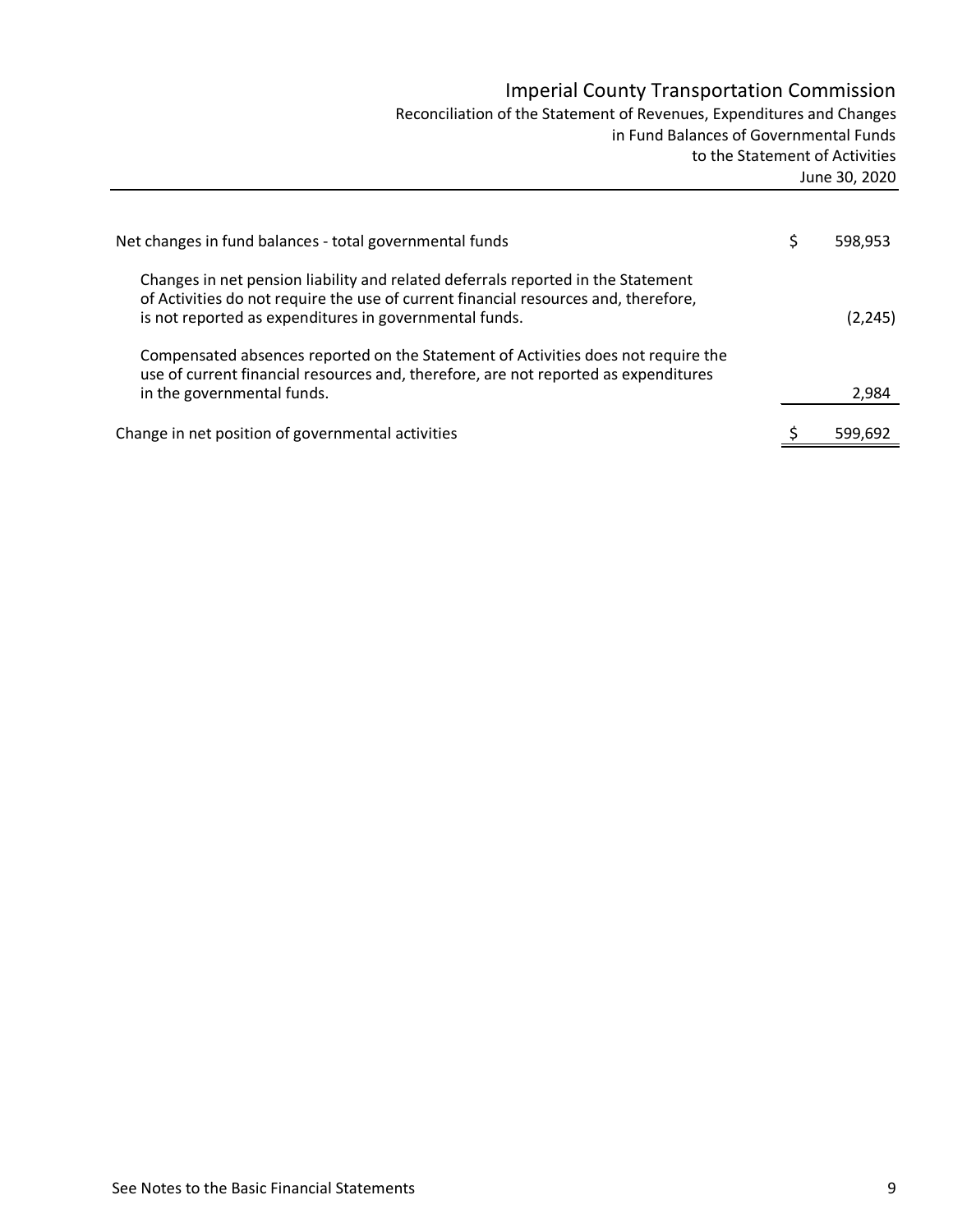|                                                                                 | <b>Business-Type Activities - Enterprise Funds</b>            |                                   |                                |  |  |  |
|---------------------------------------------------------------------------------|---------------------------------------------------------------|-----------------------------------|--------------------------------|--|--|--|
|                                                                                 | <b>Transit Planning</b><br>and Programs<br>Management<br>Fund | SB 325 Funds<br>for<br>Article 8c |                                |  |  |  |
| Assets                                                                          |                                                               |                                   |                                |  |  |  |
| <b>Current Assets</b><br>Cash and investments<br>Receivables                    | \$<br>12,859,190                                              | \$                                | \$<br>12,859,190               |  |  |  |
| Interest receivable<br>Due from other funds<br>Due from other governments       | 27,882<br>393,853<br>2,329,631                                |                                   | 27,882<br>393,853<br>2,329,631 |  |  |  |
| Total current assets                                                            | 15,610,556                                                    |                                   | 15,610,556                     |  |  |  |
| <b>Non-Current Assets</b><br>Capital assets being depreciated, net              | 5,898,620                                                     |                                   | 5,898,620                      |  |  |  |
| <b>Total assets</b>                                                             | 21,509,176                                                    |                                   | 21,509,176                     |  |  |  |
| Deferred Outflows of Resources<br>Deferred amounts related to pensions          | 265,756                                                       |                                   | 265,756                        |  |  |  |
| Liabilities                                                                     |                                                               |                                   |                                |  |  |  |
| <b>Current Liabilities</b><br>Accounts payable                                  | 531,991                                                       |                                   | 531,991                        |  |  |  |
| <b>Non-Current Liabilities</b><br>Compensated absences<br>Net pension liability | 45,213<br>416,941                                             |                                   | 45,213<br>416,941              |  |  |  |
| Total non-current liabilities                                                   | 462,154                                                       |                                   | 462,154                        |  |  |  |
| <b>Total liabilities</b>                                                        | 994,145                                                       |                                   | 994,145                        |  |  |  |
| Deferred Inflows of Resources<br>Deferred amounts related to pensions           | 113,860                                                       |                                   | 113,860                        |  |  |  |
| <b>Net Position</b><br>Net investment in capital assets<br>Restricted           | 5,898,620<br>14,768,307                                       |                                   | 5,898,620<br>14,768,307        |  |  |  |
| Total net position                                                              | 20,666,927                                                    |                                   | 20,666,927                     |  |  |  |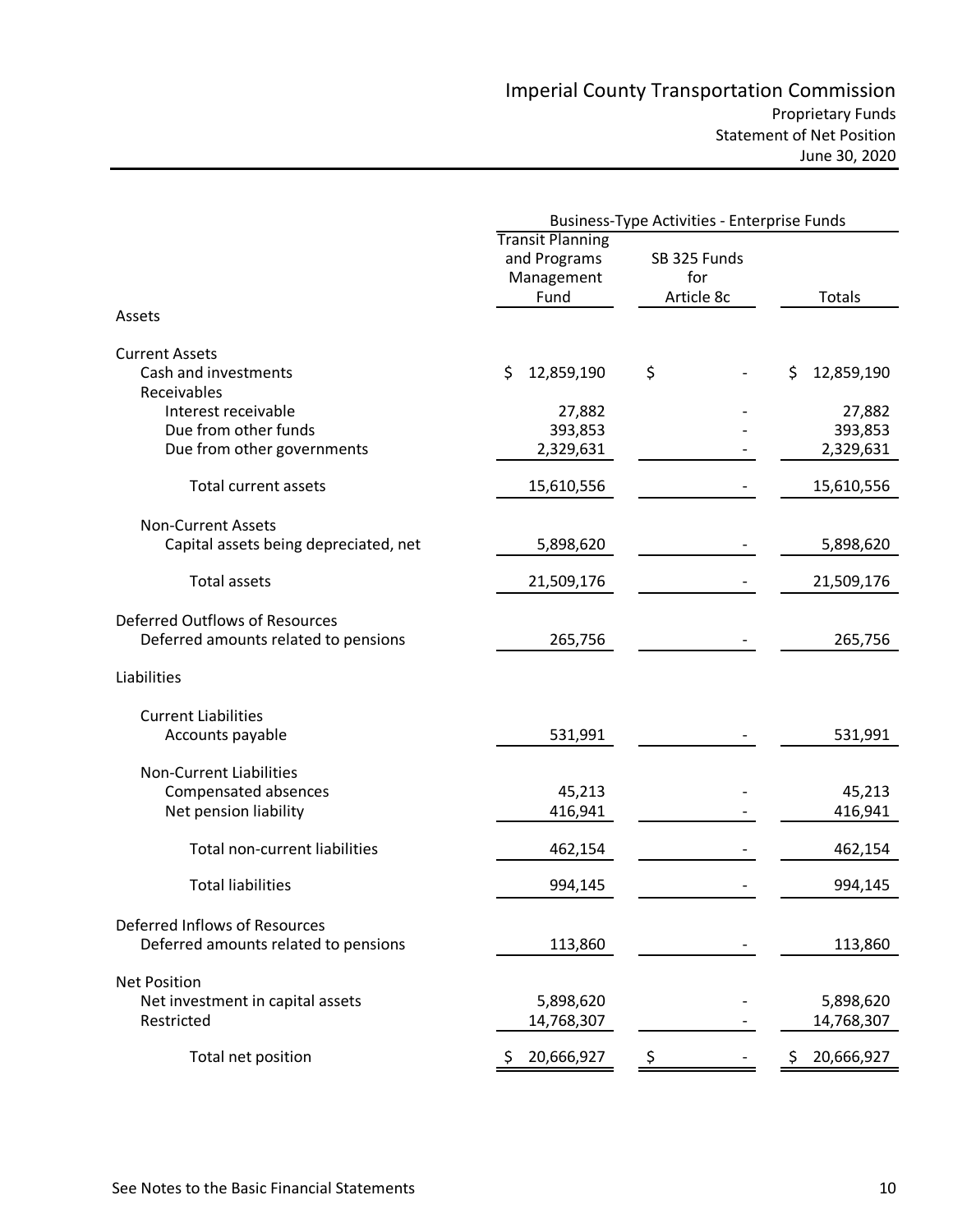# Imperial County Transportation Commission Proprietary Funds Statement of Revenues, Expenses and Changes in Net Position June 30, 2020

|                                                                                                                                                                                  | <b>Business-Type Activities - Enterprise Funds</b>             |                                   |                                                                |  |  |  |
|----------------------------------------------------------------------------------------------------------------------------------------------------------------------------------|----------------------------------------------------------------|-----------------------------------|----------------------------------------------------------------|--|--|--|
|                                                                                                                                                                                  | <b>Transit Planning</b><br>and Programs<br>Management<br>Fund  | SB 325 Funds<br>for<br>Article 8c | <b>Totals</b>                                                  |  |  |  |
| <b>Operating Revenues</b><br>Passenger fares                                                                                                                                     | $\zeta$<br>594,288                                             | $\ddot{\zeta}$                    | \$<br>594,288                                                  |  |  |  |
| Total operating revenues                                                                                                                                                         | 594,288                                                        |                                   | 594,288                                                        |  |  |  |
| <b>Operating Expenses</b><br>Purchased transportation services<br><b>Professional services</b><br>General administration<br>Depreciation<br>Capital contributions<br>Maintenance | 3,868,448<br>468,502<br>924,018<br>887,130<br>104,582<br>2,137 | 3,780,723                         | 7,649,171<br>468,502<br>924,018<br>887,130<br>104,582<br>2,137 |  |  |  |
| Total operating expenses                                                                                                                                                         | 6,254,817                                                      | 3,780,723                         | 10,035,540                                                     |  |  |  |
| Operating Income (loss)                                                                                                                                                          | (5,660,529)                                                    | (3,780,723)                       | (9,441,252)                                                    |  |  |  |
| <b>Nonoperating Revenues</b><br>State transit revenues<br>Federal grant revenues<br><b>ICTC reimbursements</b><br>Interest income<br>Total nonoperating revenues                 | 20,595<br>3,979,970<br>373,593<br>181,122<br>4,555,280         |                                   | 20,595<br>3,979,970<br>373,593<br>181,122<br>4,555,280         |  |  |  |
| Income(loss) before transfers                                                                                                                                                    | (1, 105, 249)                                                  | (3,780,723)                       | (4,885,972)                                                    |  |  |  |
| Transfers in                                                                                                                                                                     | 3,884,709                                                      | 3,780,723                         | 7,665,432                                                      |  |  |  |
| Change in Net Position                                                                                                                                                           | 2,779,460                                                      |                                   | 2,779,460                                                      |  |  |  |
| Net Position Beginning, July 1                                                                                                                                                   | 17,887,467                                                     |                                   | 17,887,467                                                     |  |  |  |
| Net Position Ending, June 30                                                                                                                                                     | 20,666,927<br>\$                                               | \$                                | \$<br>20,666,927                                               |  |  |  |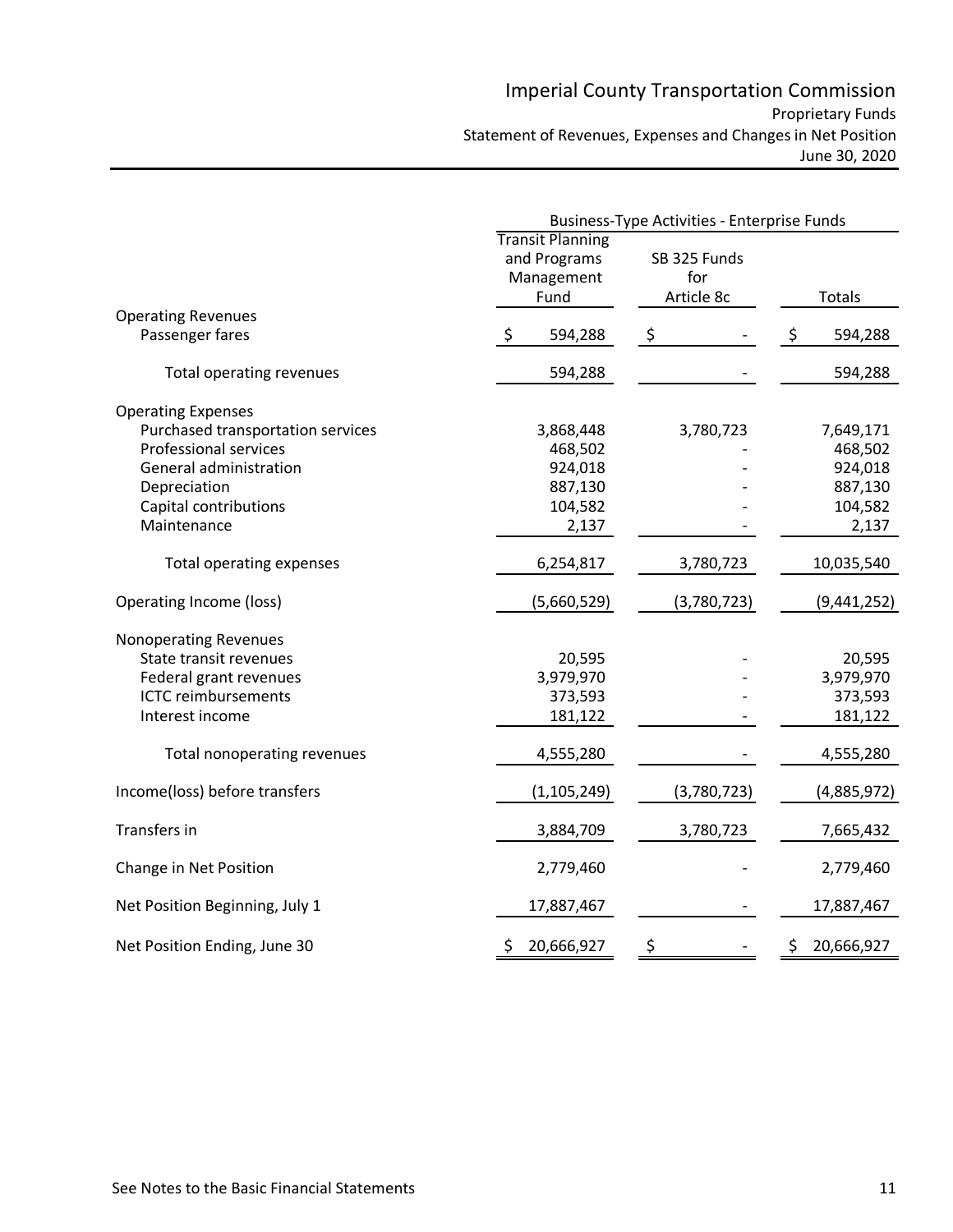|                                                              | <b>Transit Planning</b><br>and Program<br>Management<br>Fund | SB 352 Funds<br>for<br>Article 8c | Total              |
|--------------------------------------------------------------|--------------------------------------------------------------|-----------------------------------|--------------------|
| <b>Operating Activities</b>                                  |                                                              |                                   |                    |
| Passenger fares                                              | Ś<br>594,288                                                 | \$                                | 594,288            |
| Payment to vendors                                           | (5, 194, 490)                                                | (3,780,723)                       | (8,975,213)        |
| Payments to employees                                        | (909, 613)                                                   |                                   | (909, 613)         |
| Net Cash Provided (used) by Operating Activities             | (5,509,815)                                                  | (3,780,723)                       | (9, 290, 538)      |
| Cash Flows from Non-Capital Financing Activities             |                                                              |                                   |                    |
| Operating grants received                                    | 6,744,627                                                    | 3,780,723                         | 10,525,350         |
| Cash Flows from Investing Activities                         |                                                              |                                   |                    |
| Interest received                                            | 207,093                                                      |                                   | 207,093            |
| Net Increase (Decrease) in Cash and Cash Equivalents         | 1,441,905                                                    |                                   | 1,441,905          |
| Cash and Cash Equivalents July 1                             | 11,417,285                                                   |                                   | 11,417,285         |
| Cash and Cash Equivalents June 30                            | 12,859,190                                                   | \$                                | \$<br>12,859,190   |
| Reconciliation of Operating Income to Net Cash               |                                                              |                                   |                    |
| Operating income (loss)                                      | \$<br>(5,660,529)                                            | \$<br>(3,780,723)                 | \$<br>(9,441,252)  |
| Adjustments to reconcile operating income to net cash        |                                                              |                                   |                    |
| Depreciation expense                                         | 887,130                                                      |                                   | 887,130            |
| (Decrease) increase in                                       |                                                              |                                   |                    |
| Accounts payable                                             | (750, 821)                                                   |                                   | (750, 821)         |
| Compensated absences                                         | (3, 542)                                                     |                                   | (3, 542)           |
| Net pension liability                                        | 23,861                                                       |                                   | 23,861             |
| Change in deferred outflows of resources related to pensions | (42, 136)                                                    |                                   | (42, 136)          |
| Change in deferred inflows of resources related to pensions  | 36,222                                                       |                                   | 36,222             |
| Total adjustments                                            | 150,714                                                      |                                   | 150,714            |
| Net Cash Provided (used) by Operating Activities             | (5,509,815)<br>Ş                                             | (3,780,723)<br>Ş                  | (9, 290, 538)<br>Ş |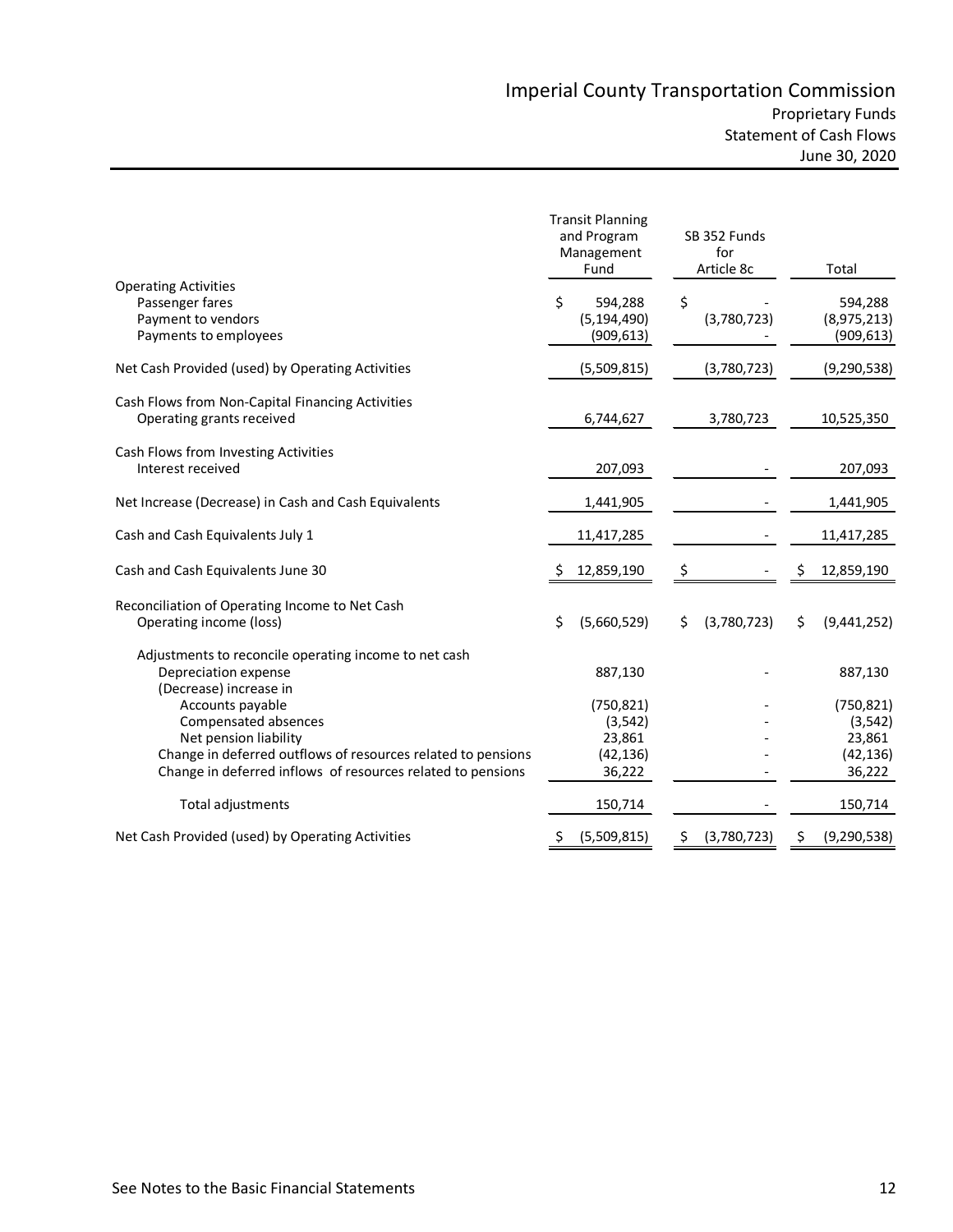# **Note 1 - Summary of Significant Accounting Policies**

#### **A. Financial Reporting Entity**

The Imperial County Transportation Commission (ICTC) was established under Senate Bill 607 (SB 607 - Ducheny) which was approved by the California Legislature and Governor Arnold Schwarzenegger in 2009. As a county transportation commission, ICTC member agencies are enabled to exercise basic initiative and leadership in the transportation planning and programming process. The ICTC will act in accordance with all applicable laws and statutes for county transportation commissions. ICTC body will guide the development of the Regional Transportation Plan for the Imperial region and its Regional, State and Federal transportation improvement programs (TIPs) and their updates, including, but not limited to: the distribution and oversight of Local Transportation Fund monies; the preparation and submittal of applications for transportation related funds; approval of the allocation and claims for Transportation Development Act funds; the planning, programming and administration of regional transit services; and, encourage active citizen participation in the development and implementation of various transportation-related plans and programs.

As established under SB 607, the ICTC Board is currently composed of ten voting members and one non-voting member consisting of two members of the Imperial County Board of Supervisors; one member from each incorporated city (seven) within Imperial County who shall be the mayor of the city or a member of its city council; one member of the Board of Directors of the Imperial Irrigation District; and, one non-voting member appointed by the Governor representing the California Department of Transportation (Caltrans). In the future the governing Board of the commission may also include the following ex-officio or non-voting members: one member representing the State of Baja California, Mexico, who may be appointed by the governor of the state; one member representing the municipality of Mexicali, Mexico, who may be the mayor or his or her designee; one member representing the Consul of Mexico in Calexico, California, who may be the consul or his or her designee; and, one member representing any federally recognized Native American tribe in Imperial County.

In addition to the responsibilities described above, the Commission provides direct management, administration and oversight for the following local and regional transportation programs:

- Imperial Valley Transit (IVT) System and its Inner City Circulator Service (Blue, Green, and Gold Lines)
- MedTrans (Non-Emergency Medical Demand Response Service to San Diego)
- IVT ACCESS (Americans with Disabilities Act ADA Paratransit Service)
- IVT RIDE (curb to curb transit service for seniors; persons age 55 years and over, and persons with disabilities in the Cities of Brawley, Calexico, El Centro, Heber, Imperial and West Shores)
- Local Transportation Authority (Measure D Sales Tax Program)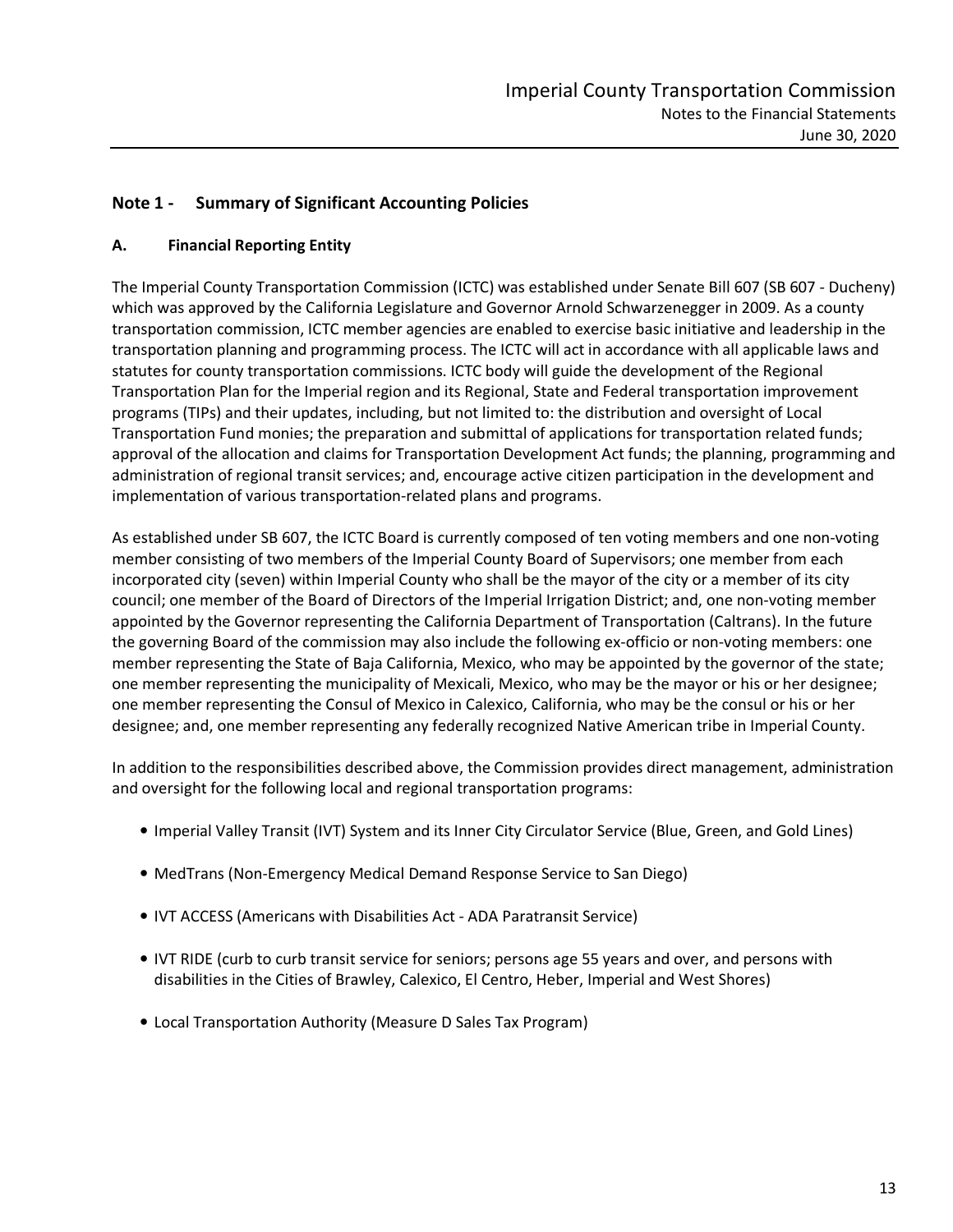#### **B. Government-Wide and Fund Financial Statements**

**Government-wide Statements:** The Commission's basic financial statements consist of government-wide financial statements, including a Statement of Net Position and a Statement of Activities, and fund financial statements which provide a more detailed level of financial information.

The government-wide financial statements (i.e., the Statement of Net Position and the Statement of Activities) report information on the activities of the Commission. Governmental activities, which normally are supported by taxes and intergovernmental revenues, are reported separately from business-type activities, which rely to a significant extent on fees and charges for support. Eliminations have been made in the statement of activities so that certain allocated expenses are recorded only once (by the function to which they were allocated).

The Statement of Activities demonstrates the degree to which the direct expenses of a given function or segment is offset by program revenues. Direct expenses are those that are clearly identifiable with a specific function or segment. Program revenues include 1) charges to customers or applicants who purchase, use, or directly benefit from goods, services or privileges provided by a given function or segment and 2) grants and contributions that are restricted to meeting the operational or capital requirements of a particular function or segment. Taxes and other items not properly included among program revenues are reported instead as general revenues.

**Fund Financial Statements:** The fund financial statements provide information about ICTC's funds. Separate statements for each fund category – governmental and proprietary – are presented. The emphasis of fund financial statements is on major governmental and enterprise funds, each displayed in a separate column.

ICTC reports the following major governmental funds:

- **Transportation Development Act (TDA) Fund –** This fund was established by ICTC in order to administer funds derived from ¼ cent of the local general sales tax collected statewide. The state Board of Equalization returns the  $\frac{1}{4}$  cent to each county according to the amount of tax collected. Disbursements from the TDA fund are made to the County of Imperial and the cities located within the County.
- **State Transit Assistance Fund (STAF) –** This fund was established pursuant to SB 620 to supplement existing funding sources for public transit services. The revenues of the fund are derived from a portion of the sales tax on gasoline and are subject to appropriation by the legislature. Disbursements from the fund are made by the Imperial County Auditor-Controller based upon allocation instruction received from ICTC.
- **Prop 1B Fund** The fund was established by ICTC in order to account for funding received from bonds issued by the State. These funds provide for transit capital, corridor mobility improvements, goods movement, state-local partnership funds and local streets and roads.
- **State of Good Repair Fund** This fund was established by ICTC in order to account for the funding received for the provisions of SB1 which apportions funding by formula for any transit-related capital maintenance purposes, including repair, refurbishment and replacement of existing transit vehicles and infrastructure.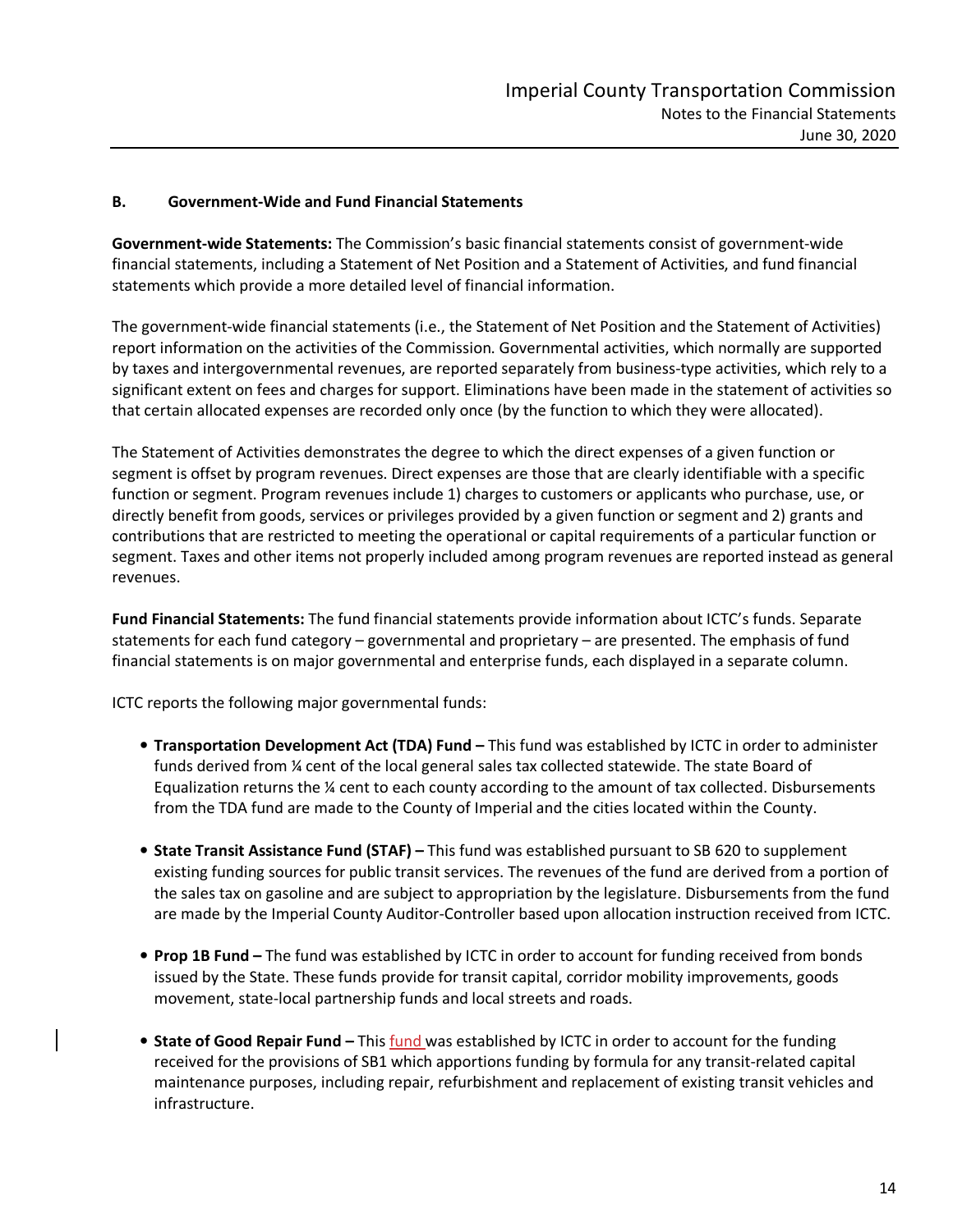- **Regional Planning and Programs Fund –** This fund was established by ICTC in order to administer regional transportation programs and services.
- **Regional Collaboration Fund –** This fund was established for the purpose of tracking activities of joint projects with other agencies in the region.

ICTC reports the following enterprise funds:

**Transit Planning and Programs Management Fund –** This fund was established in order to administer the various transit programs, grants and services provided either in house or under contract with various providers. The program receives various state and federal grants including the Federal Transportation Administration (FTA) Section 5307, 5310, and 5311. The specific federal funds received are programmed to be utilized for operation costs of Imperial Valley Transit (IVT), the IVT Blue, Green and Gold Lines, MedTrans and IVT ACCESS, the ADA paratransit system and the mobility coordination program.

**SB 325 Fund for Article 8c –** This fund was established through five contracts with outside vendors. They are held with First Transit, Inc. to provide the Imperial Valley Transit fixed route service, the IVT ACCESS which provides paratransit service exclusively for disabled persons under the Americans with Disabilities Act (ADA), IVT-RIDE an intra city dial-a-ride service for senior and persons with disabilities within Brawley, Calexico, El Centro, Heber, Imperial and the West Shores, and IVT MedTrans which provide nonemergency transportation to medical facilities in San Diego in order to administer regional transportation programs and services.

## **C. Measurement Focus and Basis of Accounting**

The government-wide and the proprietary fund financial statements are reported using the economic resources measurement focus and the accrual basis of accounting. Revenues are recorded when earned and expenses are recorded when a liability is incurred, regardless of the timing of related cash flows. Grants and similar items are recognized as revenue as soon as all eligibility requirements imposed by the provider have been met.

Governmental fund financial statements are reported using the current financial resources measurement focus and the modified accrual basis of accounting. Revenues are recognized as soon as they are both measurable and available. Revenues are considered to be available when they are collectible within the current period or soon enough thereafter to pay liabilities of the current period. For this purpose, ICTC considers revenues to be available if they are collected within 60 days of the end of the current fiscal period. Expenditures generally are recorded when a liability is incurred, however, compensated absences of governmental funds are recorded only when payment is due.

Revenues susceptible to accrual are sales and gas taxes collected and held by the state at year-end on behalf of ICTC, intergovernmental revenues, interest revenue, and charges for services. In applying the susceptible to accrual concept to intergovernmental revenues, there are two types of revenues. For one, monies must be expended for the specific purpose or project before any amounts will be paid to ICTC; therefore, revenues are recognized based upon the expenditures incurred. In the other, monies are unrestricted and are usually revocable only for failure to comply with prescribed compliance requirements. These resources are reflected as revenues at the time of receipt or earlier if the susceptible to accrual criteria are met.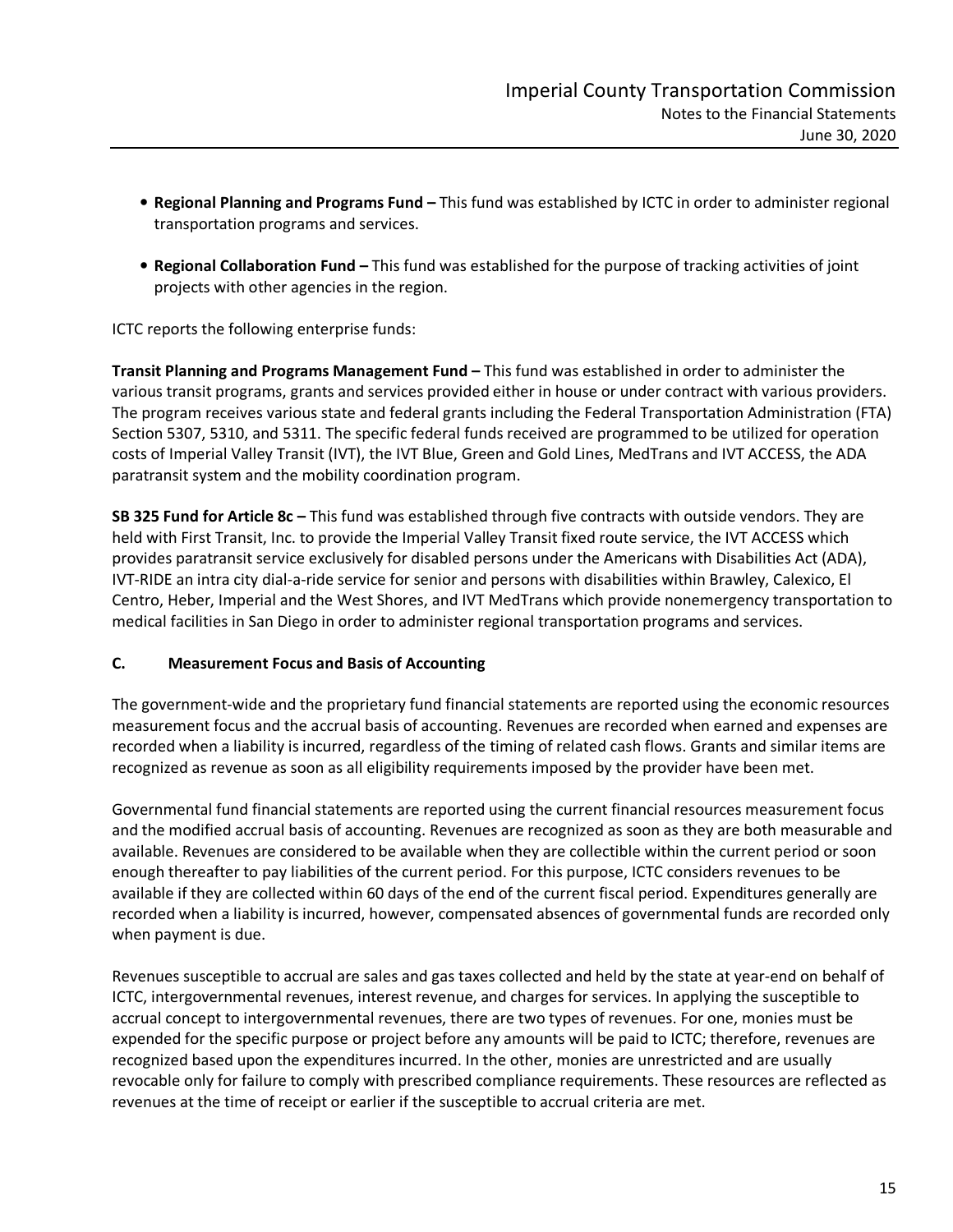Proprietary funds distinguish operating revenues and expenses from nonoperating items. Operating revenues and expenses generally result from providing services in connection with a proprietary fund's principal ongoing operations. The principal operating revenues of ICTC's proprietary funds are charges to customers for services. Operating expenses for proprietary funds include the cost of services, administrative expenses and depreciation on capital assets. All revenues and expenses not meeting this definition are reported as nonoperating revenues and expenses.

## **D. Cash and Investments**

The County of Imperial Auditor-Controller office acts as a trustee for the funds received and disbursed. Cash and investments are held in the County investment pool to facilitate cash management and maximize investment opportunities and yields. Investment income resulting from this pooling is allocated to the respective funds. The investment policies and the risks related to cash and investments are those of the County investment pool and are disclosed in the County's basic financial statements. The County's basic financial statements can be obtained at the County Administrative Office.

Cash and investments are reported at fair value. The fair value measurements are based on fair value hierarchy established by generally accepted accounting principles. The hierarchy is based on the valuation inputs used to measure the fair value of the asset. Level 1 inputs are quoted prices in active market for identical assets; Level 2 inputs are significant other observable inputs; Level 3 inputs are significant unobservable inputs. Deposits and withdrawals in the County Investment Pool are made on the basis of \$1 and not fair value. Accordingly, investments in the County Investment Pool are based on uncategorized inputs not defined as Level 1, Level 2, or Level 3.

## **E. Capital Assets**

Capital assets, which include equipment and vehicles, are reported in the applicable governmental or businesstype activities columns in the government-wide financial statements. Capital assets are defined by ICTC as assets with an initial, individual cost of \$5,000 or more and an estimated useful life in excess of one year. Such capital assets are recorded at historical cost or estimated historical cost if purchased or constructed. Donated capital assets are recorded at estimated acquisition value at the date of donation. The cost of normal maintenance and repairs that do not add to the value of the capital asset or materially extend capital asset lives are not capitalized.

Property, plant, and equipment of ICTC are depreciated using the straight-line method over the following estimated useful lives:

| Assets                                          | Useful Lives               |
|-------------------------------------------------|----------------------------|
| Automobiles                                     | 80,000 to 95,000 miles     |
| <b>Buildings</b>                                | 40 years                   |
| <b>Improvements</b>                             | over remaining useful life |
| Radios, Communication Equipment                 | 3 years                    |
| Small Furniture, Fixtures, and Office Equipment | 5 years                    |
| Large Furniture and Durable Goods               | 10 years                   |
| Computer Hardware                               | 3 years                    |
| <b>Computer Software</b>                        | 3 years                    |
| <b>Transit Vehicles</b>                         | 5 to 12 years              |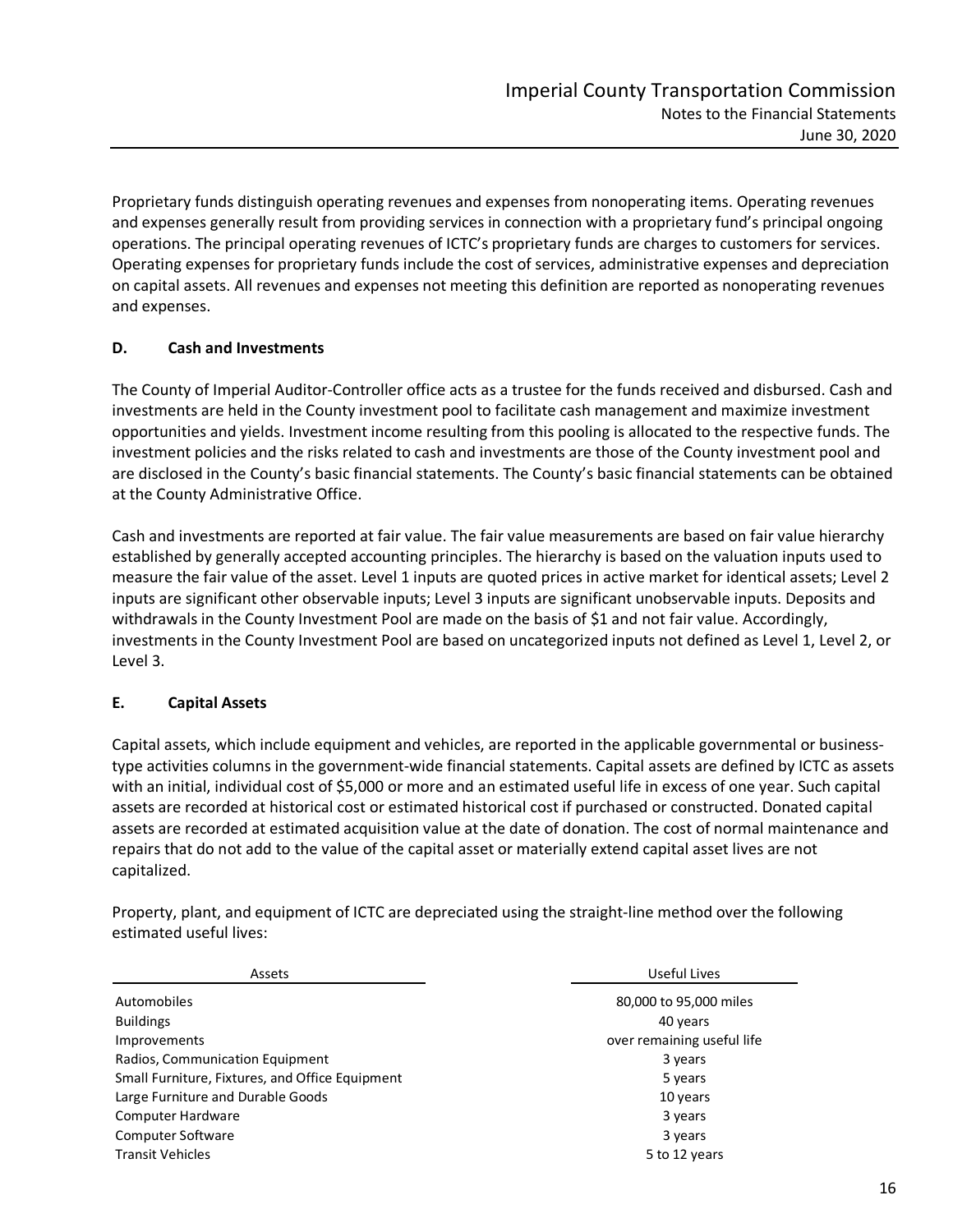#### **F. Net Position**

In the government-wide financial statements, net position represents the difference between assets plus deferred outflow of resources and liabilities plus deferred inflow of resources and is classified into three categories.

- **Net investment in capital assets –** This balance reflects the net position of ICTC that is invested in capital assets, net of related debt. This net position is not accessible for other purposes.
- **Restricted Net Position –** This balance represents net position that is not accessible for general use because their use is subject to restrictions enforceable by third parties.
- **Unrestricted Net Position** This balance represents net position that is available for general use.

When an expense is incurred for purposes for which both restricted and unrestricted net position is available, ICTC considers unrestricted funds to have been spent first.

#### **G. Fund Balance Classification**

The governmental fund financial statements present fund balances based on classifications that comprise a hierarchy that is based primarily on the extent to which ICTC is bound to honor constraints on the specific purposes for which amounts can be spent.

The classifications used in the governmental fund financial statements are as follows:

**Nonspendable –** amounts that cannot be spent either because they are not in spendable form or because they are legally or contractually required to be maintained intact.

**Restricted –** amounts that can be spent only for specific purposes because of constitutional provisions or enabling legislation or because of constraints that are externally imposed by creditors, grantors, contributors, or the laws or regulations of other governments.

**Committed –** amounts that can be spent only for specific purposes determined by a formal action of the government's highest level of decision-making authority. The Board, as the highest level of decision making authority, has the ability to commit fund balances through the adoption of a resolution. These committed amounts cannot be used for any other purpose unless the Board removes or modifies the use through the adoption of a subsequent resolution.

**Assigned –** amounts that are constrained by ICTC's intent to be used for specific purposes and that do not meet the criteria to be classified as restricted or committed. This classification also includes residual amounts in governmental funds.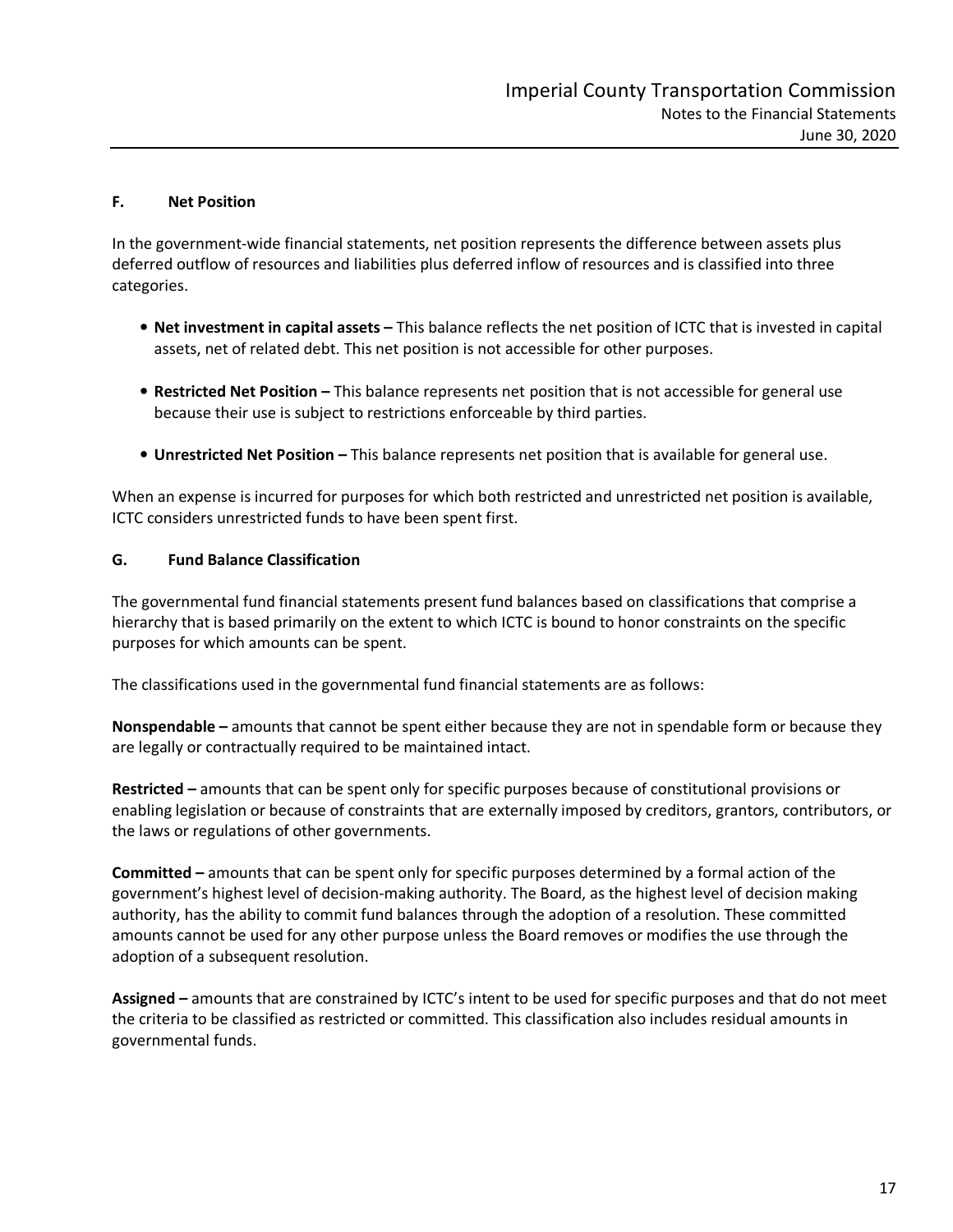#### **H. Compensated Absences**

GASB Statement No. 16, *Accounting for Compensated Absences*, provides specific guidance on how leave liability should be calculated. Personal time off (PTO) hours accumulated and not taken are accrued at fiscal year-end and a liability is reported in the government-wide financial statements. The liability will be liquidated with resources from the governmental and proprietary funds. Upon termination an employee with a minimum of twelve months of continuous services will receive 100% of the unused PTO balance.

#### **I. Interfund Transactions**

During the course of operations, numerous transfers of revenues were made from funds authorized to receive the revenue to funds authorized to expend it.

#### **J. Deferred Outflows and Inflows of Resources**

ICTC reports deferred outflows and inflows of resources. A deferred outflow of resources is a consumption of net position or fund balance by the government that is applicable to a future reporting period. A deferred inflow of resources represents an acquisition of net position or fund balance by the government that is applicable to a future period.

ICTC reports deferred outflows and inflows of resources related to pension on the government-wide statement of net position, under full accrual basis of accounting. Pension related deferred outflows of resources relate to contributions made subsequent to the measurement date, which will be reflected as a reduction of net pension liability in a future reporting period. Pension related deferred inflows of resources include the net differences between projected and actual earnings on plan investments, and differences between expected and actual experiences, and will be recognized as part of pension expense in future reporting periods. Refer to Note 7 for items identified as deferred inflows and outflows related to pensions as of June 30, 2020.

#### **K. Pensions**

For purposes of measuring the net pension liability and deferred outflows/inflows of resources related to pensions, and pension expense, information about the fiduciary net position of ICTC's Imperial County Employees' Retirement System (ICERS) plans (Plans) and additions to/deductions from the Plans' fiduciary net position have been determined on the same basis as they are reported by ICERS. For this purpose, benefit payments (including refunds of employee contributions) are recognized when due and payable in accordance with the benefit terms. Investments are reported at fair value.

## **L. Use of Estimates**

The preparation of financial statements in conformity with accounting principles generally accepted in the United States of America requires management to make estimates and assumptions that affect the reported amounts of assets and liabilities and disclosures at the date of the financial statements and the reported amounts of revenues and expenditures during the reporting period. Actual results could differ from those estimates.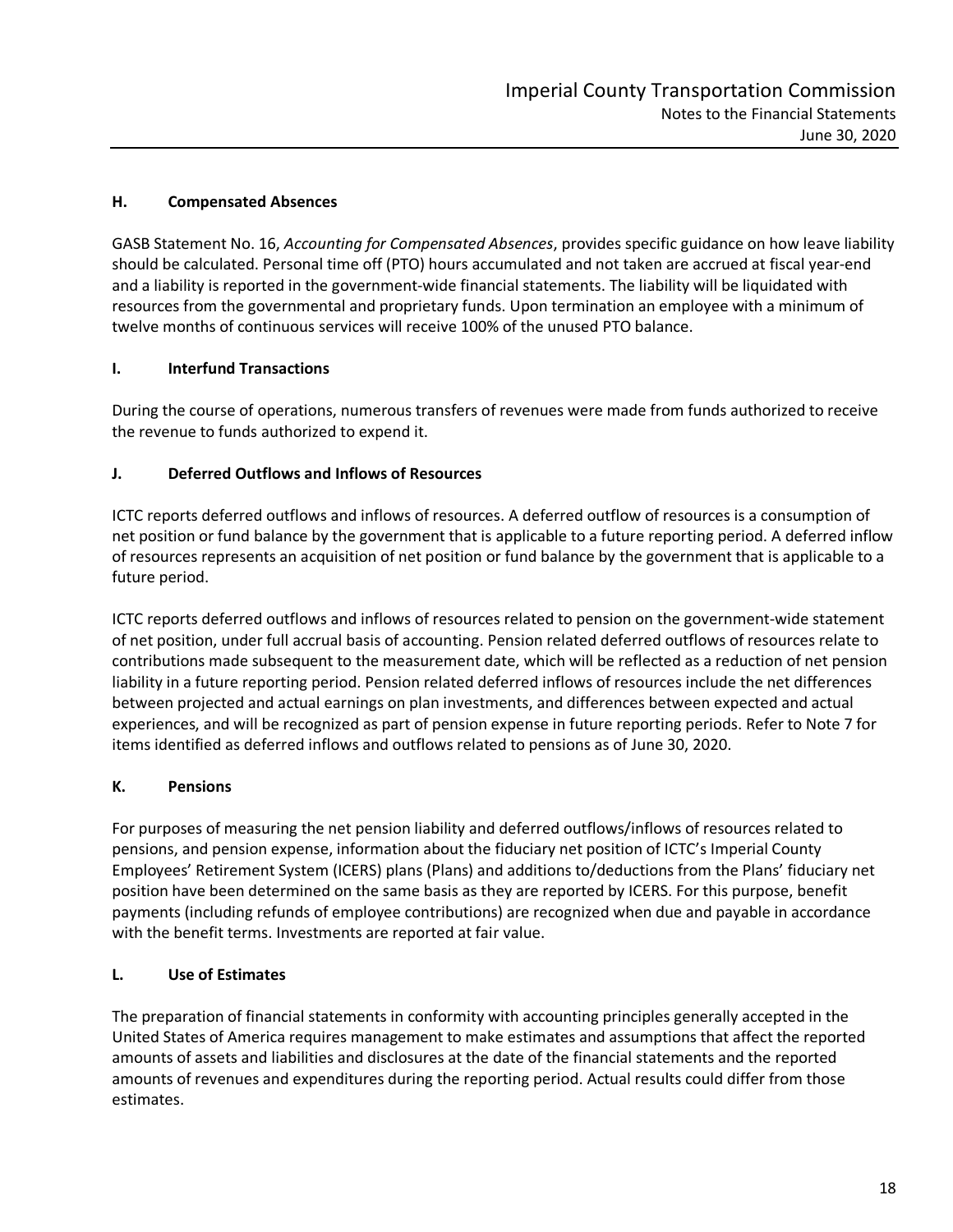#### **M. New GASB Pronouncements**

#### **Adopted in the Current Year**

**GASB Statement No. 95 –** In May 2020, the GASB issued Statement No. 95, *Postponement of the Effective Dates of Certain Authoritative Guidance.* The primary objective of this statement is to provide temporary relief to governments and other stakeholders in light of the COVID-19 pandemic. The objective is accomplished by postponing the effective dates of certain provisions in Statements and Implementation Guides that first became effective or are scheduled to become effective for periods beginning after June 15, 2018, and later.

#### **Effective in Future Years**

ICTC is currently evaluating the potential impact of the following issued, but not yet effective, accounting standards.

**GASB Statement No. 84 –** In January 2017, GASB issued Statement No. 84, *Fiduciary Activities*. The objective of this Statement is to improve guidance regarding the identification of fiduciary activities for accounting and financial reporting purposes and how those activities should be reported. This Statement is effective for reporting periods beginning after December 15, 2019.

**GASB Statement No. 87 –** In June 2017, GASB issued Statement No. 87, *Leases*. The objective of this Statement is to better meet the information needs of financial statement users by improving accounting and financial reporting for leases; enhancing the comparability of financial statements between governments; and also enhancing the relevance, reliability (representational faithfulness), and consistency of information about the leasing activities of governments. This Statement is effective for reporting periods beginning after June 15, 2021.

**GASB Statement No. 89 –** In June 2018, the GASB issued Statement No. 89, *Accounting for Interest Cost Incurred Before the End of a Construction Period*. The objectives of this Statement are (a) to enhance the relevance and comparability of information about capital assets and the cost of borrowing for a reporting period and (b) to simplify accounting for certain interest costs. This Statement is effective for reporting periods beginning after December 15, 2020.

**GASB Statement No. 90 –** In September 2018, the GASB issued Statement No. 90, *Majority Equity Interests, an amendment of GASB Statements No. 14 and No. 61.* The objectives of this Statement are to improve the consistency and comparability of reporting a government's majority equity interest in a legally separate organization and to improve the relevance of financial statement information for certain component units. The Statement is effective for reporting periods beginning after December 15, 2019.

**GASB Statement No. 91 –** In May 2019, the GASB issued Statement No. 91, *Conduit Debt Obligations.* The objectives of this Statement are to provide a single method of reporting conduit debt obligations by issuers and eliminate diversity in practice associated with (1) commitments extended by issuers, (2) arrangements associated with conduit debt obligations, and (3) related note disclosure. The Statement is effective for reporting periods beginning after December 15, 2021.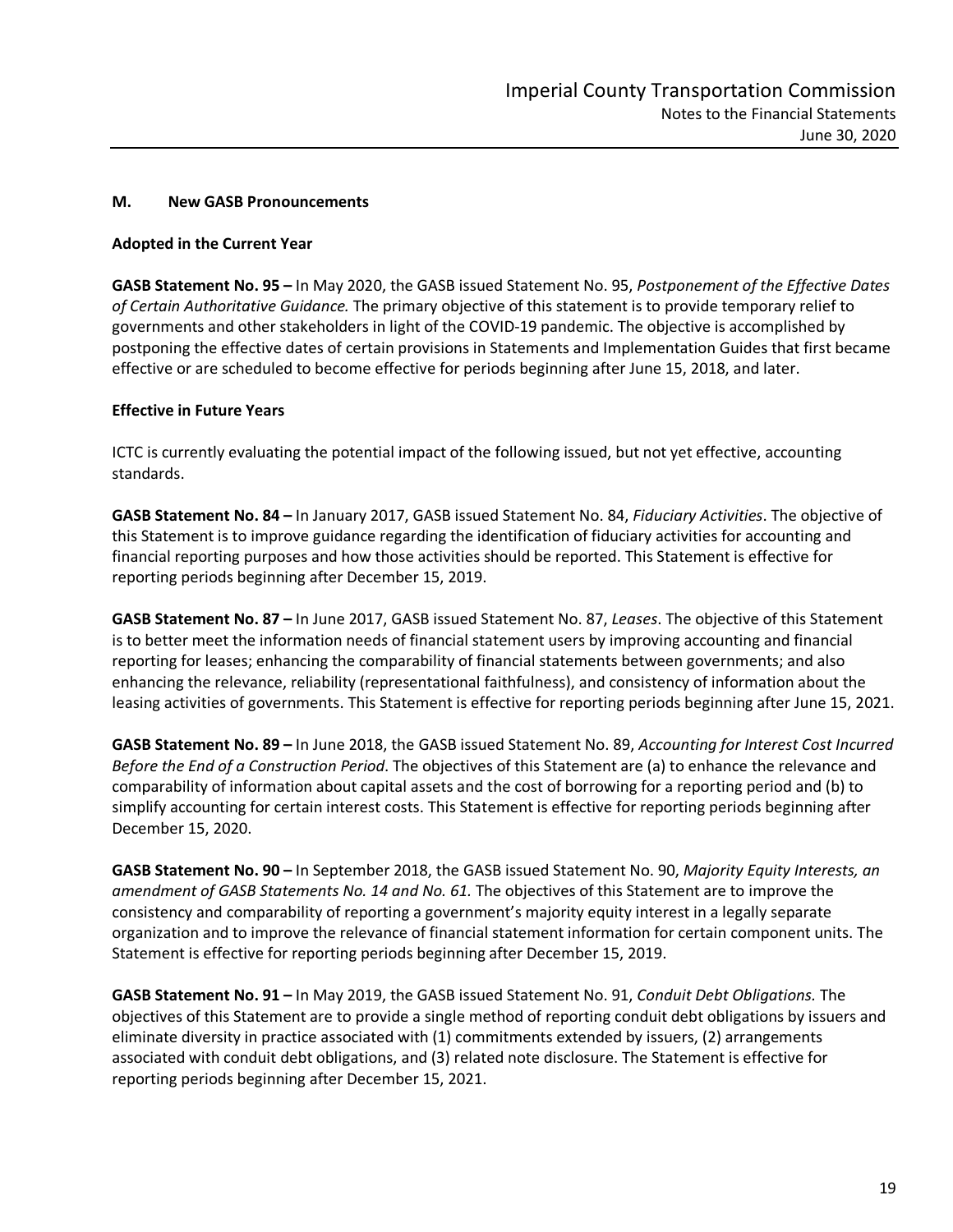**GASB Statement No. 92 –** In January 2020, the GASB issued Statement No. 92, *Omnibus 2020*. The objectives of this Statement are to enhance comparability in accounting and financial reporting and to improve the consistency of authoritative literature by addressing practice issues that have been identified during implementation and application of certain GASB Statements. The Statement is effective for reporting periods beginning after June 15, 2021.

**GASB Statement No. 93 –** In March 2020, the GASB issued Statement No. 93, *Replacement of Interbank Offered Rates*. The objective of this Statement is to address those and other accounting and financial reporting implications that result from the replacement of an Interbank Offered Rate. The Statement is effective for reporting periods after June 15, 2021.

**GASB Statement No. 94 –** In March 2020, the GASB issued Statement No. 94, *Public Private and Public-Public Partnership and Availability Payment Arrangement.* The primary objective of this Statement is to improve financial reporting by addressing issues related to public-private and public-public partnership arrangements. The Statement is effective for reporting periods after June 15, 2022.

**GASB Statement No. 96 –** In May 2020, the GASB issued Statement No. 96, *Subscription-Based Information Technology Arrangement.* This Statement provides guidance of the accounting and financial reporting for subscription-based information technology arrangements (SBITAs) for government end users (governments). This Statement (1) defines a SBITA; (2) establishes that a SBITA results in a right-to-use subscription asset-an intangible asset- and a corresponding subscription liability; (3) provides the capitalization criteria for outlays other than subscription payments, including implementation costs of a SBITA; and (4) requires note disclosures regarding a SBITA. To the extent relevant, the standards for SBITAs are based on the standards established in Statement No. 87, *Leases*, as amended. The Statement is effective for reporting periods after June 15, 2022.

**GASB Statement No. 97 –** In June 2020, the GASB issued Statement No. 97, *Certain Component Unit Criteria, and Accounting and Financial Reporting for Internal Revenues Code Section 457 Deferred Compensation Plans – and amendment of GASB Statements No. 14 and No. 84, and a supersession of GASB Statement No. 32*. The primary objectives of this Statement are to (1) increase consistency and comparability related to the reporting of fiduciary component units in circumstances in which a potential component unit does not have governing board and the primary government performs the duties that a governing board typically would perform; (2) mitigate costs associated with the reporting of certain defined contribution pension plans, defined contribution other postemployment benefit (OPEB) plans, and employee benefit plans other than pension plans or OPEB plans (other employee benefit plans) as fiduciary component units fiduciary fund financial statements; and (3) enhance the relevance, consistency, and comparability of the accounting and financial reporting of Internal Revenue Code (IRC) Section 457 deferred compensation plans (Section 457 plans) that meet the definition of a pension plan and for benefits provided through those plans. The Statement is effective for fiscal years beginning after June 15, 2021.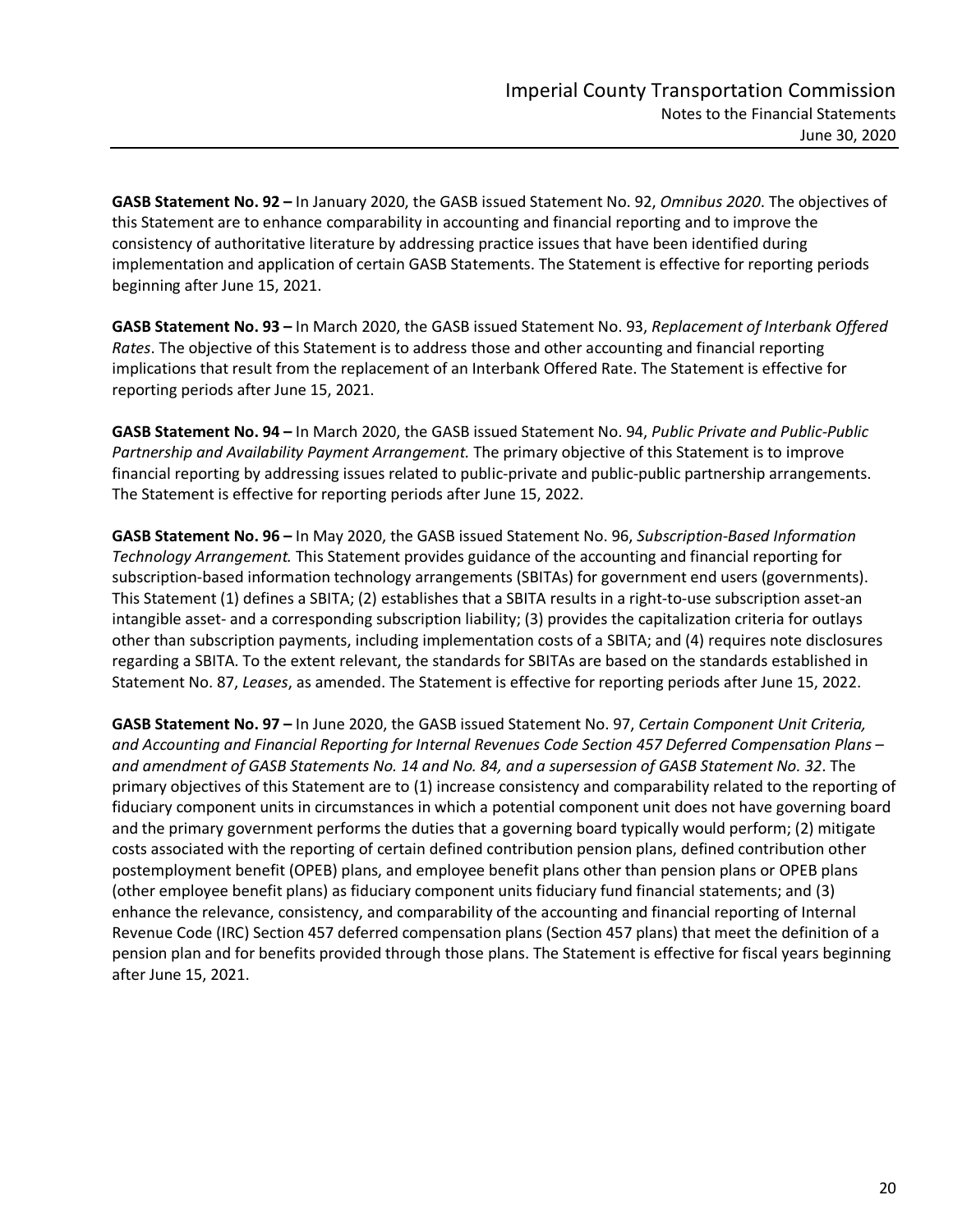#### **Note 2 - Cash and Investments**

Cash and investments are classified in the financial statements as follows:

|                                                                   | Governmental<br>Activities | <b>Business-</b><br>Type<br>Activities | Total      |  |  |  |  |
|-------------------------------------------------------------------|----------------------------|----------------------------------------|------------|--|--|--|--|
| Cash and investments                                              | 15,613,587                 | \$12,859,190                           | 28,472,777 |  |  |  |  |
| Cash and investments consisted of the following at June 30, 2020: |                            |                                        |            |  |  |  |  |
| Imperial county investment pool                                   | 28 176 855                 |                                        |            |  |  |  |  |

| Deposits with financial institutions |  | 295,922      |
|--------------------------------------|--|--------------|
|                                      |  | \$28,472,777 |
|                                      |  |              |

ICTC is a participant in the County Investment Pool. Cash on deposit in the County Investment Pool at June 30, 2020, is stated at fair value. The County Investment Pool values participant shares on an amortized cost basis during the year and adjusts to fair value at year-end. For further information regarding the County Investment Pool, refer to the County of Imperial Comprehensive Annual Financial Report.

#### **Fair Value Measurements**

ICTC categorizes its fair value measurements within the fair value hierarchy established by generally accepted accounting principles. The hierarchy is based on the valuation inputs used to measure the fair value of the asset. Level 1 inputs are quoted prices in active markets for identical assets, Level 2 inputs are significant other observable inputs; Level 3 inputs are significant unobservable inputs. As of June 30, 2020, ICTC held no individual investments. All funds are invested in the County Investment Pool.

In instances where inputs used to measure fair value fall into different levels in the above fair value hierarchy, fair value measurements in their entirety are categorized based on the lowest level input that is significant to the valuation. ICTC's assessment of the significance of particular inputs to these fair value measurements requires judgment and considers factors specific to each asset or liability.

Deposits and withdrawals in the County Investment Pool are made based on \$1 and not fair value. Accordingly, ICTC's proportionate share of investments in the County Investment Pool at June 30, 2020 is measured based on uncategorized inputs not defined as a Level 1, Level 2, or Level 3 input.

## **Note 3 - Federal, State, and Local Grants**

**Federal Assistance –** ICTC receives Federal operating assistance funds through the U.S. Department of Transit Grant (Urbanized Area Formula Program – Federal Grant 5307, Rural Area Formula Program – Federal Grant 5311, Enhanced Mobility of Seniors and Individuals with Disabilities – Federal Grant 5310 and Congestion Mitigation and Air Quality Improvement Program – CMAQ) and Environmental Protection Agency. Total Federal assistance provided during the fiscal year ended June 30, 2020 was \$4,080,835.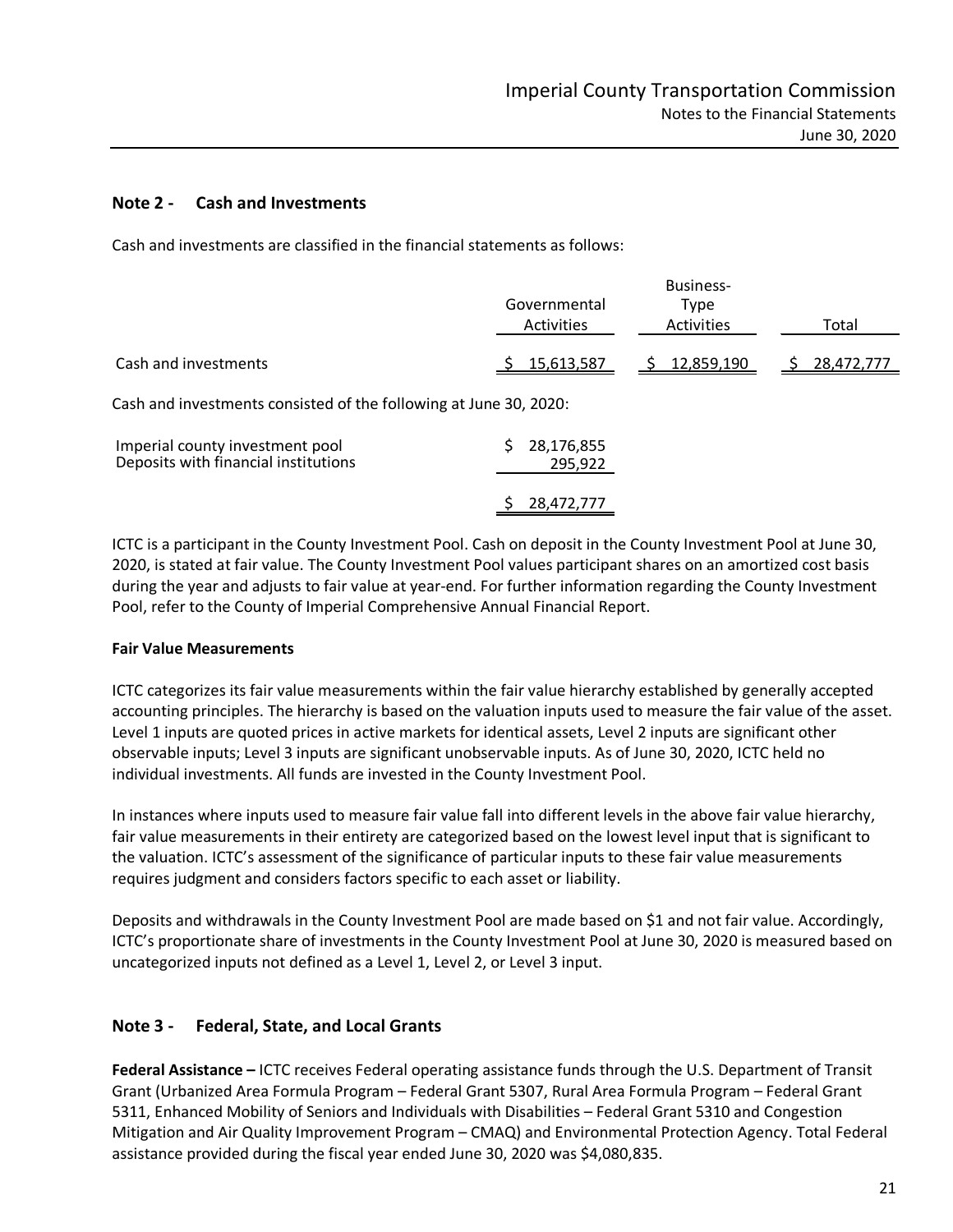**Transportation Development Act –** ICTC is subject to provisions pursuant to Section 6634 and 6637 of the California Administrative Code (CAC) and section 99268.3, 99268.4, and 99268.5 of the Public Utilities Code.

**Section 6634 –** Pursuant to Section 6634, a transit claimant is precluded from receiving monies from the Local Transportation Fund and the State Transit Assistance Fund in an amount which exceeds the claimant's capital and operating costs less the required fare, local support, and the amount received during the year from a city or county to which the operator has provided service beyond its boundaries.

**Section 6637 –** Pursuant to Section 6637, the claimant must maintain its accounts and records in accordance with the Uniform System of Accounts and Records adopted by the State Controller.

**Section 9926.3, 99268.4 and 99268.5 –** The ICTC has several fare box recovery ratios for the various services provided.

|                   | Required | Actual |
|-------------------|----------|--------|
|                   |          |        |
| <b>IVT</b>        | 17%      | 16.46% |
| <b>IVT Access</b> | 10%      | 3.64%  |
| <b>IVT RIDE</b>   | 10%      | 3.47%  |
| MedTrans          | 10%      | 7.20%  |

**Proposition 1B -** The Public Transportation Modernization, Improvement, and Service Enhancement Account (PTMISEA) Fund and California Transit Security Grant Program (CTSGP) are part of the State of California's Highway Safety, Traffic Reduction, Air Quality, and Port Security Bond Act of 2006 (Bond Act), approved by California voters as Proposition 1B on November 7, 2006. A total of \$19.9 billion was deposited into the State Prop 1B fund, \$3.6 billion of which was made available to project sponsors in California for allocation to eligible public transportation projects over a 10-year period. Proposition 1B funds can be used for rehabilitation, safety or modernization improvements, capital service enhancements or expansions, new capital projects, bus rapid transit improvements, or for rolling stock procurement, rehabilitation or replacement. The unearned balances for PTMISEA and CTSGP as of June 30, 2020 are \$88,422 and \$5,528 respectively.

**Low Carbon Transit Operations Program (LCTOP) –** LCTOP is one of several programs that are part of the Transit, Affordable Housing, and Sustainable Communities Program established by the California Legislature in 2014 by Senate bill 862. The LCTOP was created to provide operating and capital assistance for transit agencies to reduce greenhouse gas emissions and improve mobility, with a priority on serving disadvantaged communities. The unearned balance for LCTOP funds as of June 30, 2020 was \$1,244,303.

**State of Good Repair –** The State of Good Repair Program provides funding to agencies for transit infrastructure repairs and service improvements. SGR funds are made available for eligible transit maintenance, rehabilitation and capital projects. The total unearned balance for State of Good Repair funds as of June 30, 2020 was \$566,952.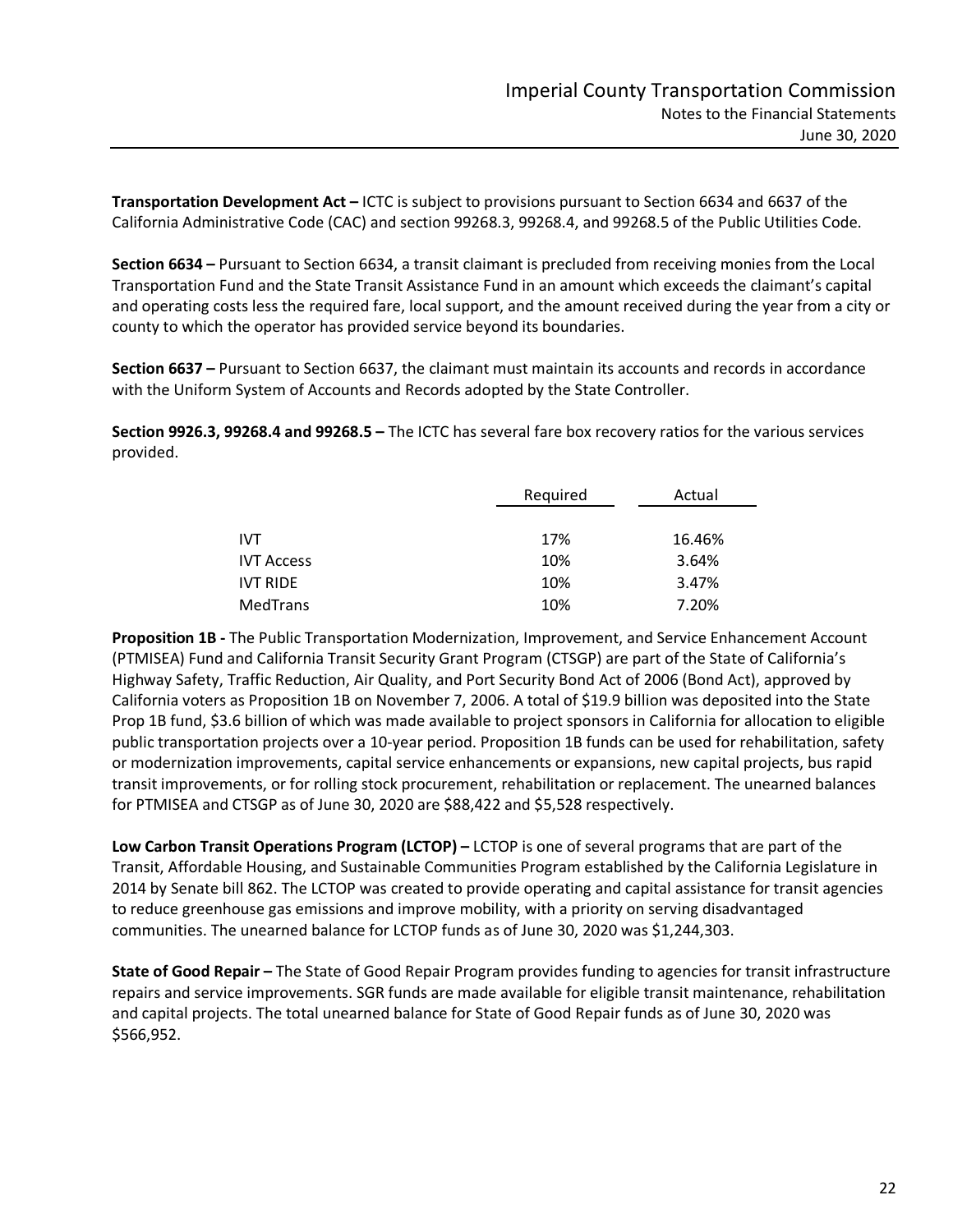#### **Note 4 - Capital Assets**

**Business-type Activities:** The following is a summary of capital assets for business-type activities for the fiscal year ending June 30, 2020:

|                                        | Balance at<br>July 1, 2019 | Additions  | <b>Deletions</b> | Balance at<br>June 30, 2020 |  |
|----------------------------------------|----------------------------|------------|------------------|-----------------------------|--|
| Capital assets being depreciated       | \$                         |            |                  |                             |  |
| Furniture<br>Transit equipment         | 14,045<br>11,066,420       | \$         | \$               | 14,045<br>11,066,420        |  |
| Total capital assets being depreciated | 11,080,465                 |            |                  | 11,080,465                  |  |
| Less accumulated depreciation          |                            |            |                  |                             |  |
| <b>Furniture</b>                       | (14, 045)                  |            |                  | (14, 045)                   |  |
| Transit equipment                      | (4, 280, 670)              | (887, 130) |                  | (5, 167, 800)               |  |
| Total accumulated depreciation         | (4, 294, 715)              | (887, 130) |                  | (5, 181, 845)               |  |
| Capital asset, net                     | 6,785,750                  | (887, 130) | Ś                | 5,898,620                   |  |

Depreciation expense for fiscal year ended June 30, 2020 was charged to functions/programs of the governmental activities as follows:

| Business-type activities |         |
|--------------------------|---------|
| Transportation services  | 887,130 |

## **Note 5 - Long Term Liabilities**

Changes in long-term obligations for the year ended June 30, 2020, are as follow:

|                                                  | Balance at<br>July 1, 2019 | <b>Additions</b> | <b>Deletions</b> | Balance at<br>June 30, 2020 |
|--------------------------------------------------|----------------------------|------------------|------------------|-----------------------------|
| Governmental activities<br>Compensated absences  | 24,261                     | 26,488           | 29,472           | 21,277                      |
| Business-type activities<br>Compensated absences | 48,755                     | 59,085           | 62,627           | 45,213                      |
| Total primary government activities              | 73,016                     | 85,573           | 92.099           | 66,490                      |

The Commissions policy relating to employees leave benefits is described in Note 1, Compensated Absences. The long-term portion of compensated absences is expected to be paid in future years from future resources from the Regional Planning and Programs, Regional Collaboration, and Transit Planning and Programs Management funds.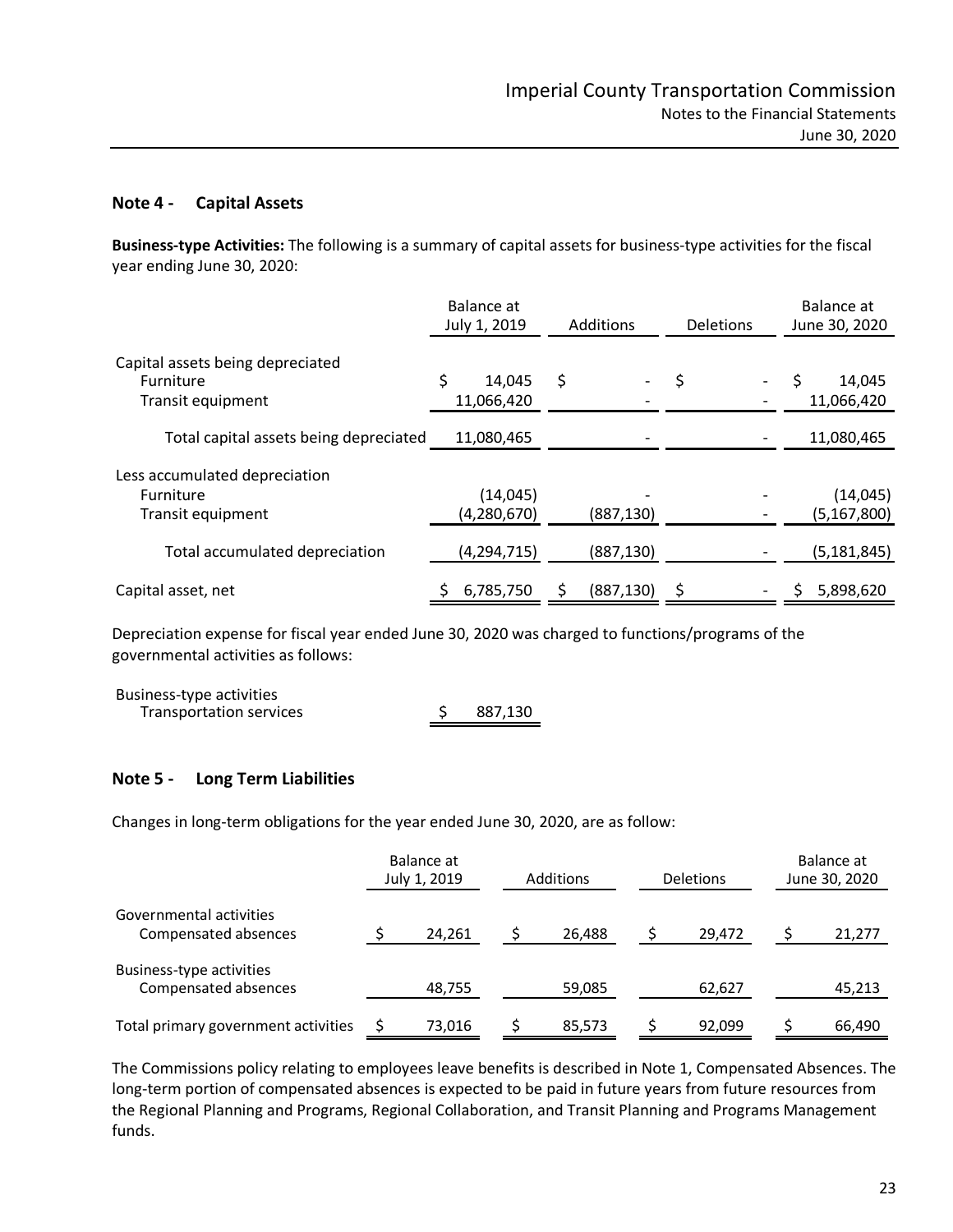# **Note 6 - Interfund Transactions**

|                                                         | Transfers out |                                           |    |                                            |    |                 |              |
|---------------------------------------------------------|---------------|-------------------------------------------|----|--------------------------------------------|----|-----------------|--------------|
| Transfers in                                            |               | Transportation<br>Development Act<br>Fund |    | <b>State Transit</b><br>Assistance<br>Fund |    | Prop 1B<br>Fund | Amount       |
| Prop 1B Fund                                            | \$            |                                           | \$ | 48,166                                     | \$ |                 | \$<br>48,166 |
| Regional Planning and<br>Programs Fund                  |               | 343.361                                   |    |                                            |    |                 | 343,361      |
| <b>Transit Planning and Programs</b><br>Management Fund |               | 2,805,956                                 |    | 1,047,572                                  |    | 31,181          | 3,884,709    |
| SB 325 Funds for Article 8c                             |               | 3,780,723                                 |    |                                            |    |                 | 3,780,723    |
| Total                                                   |               | 6,930,040                                 |    | 1,095,738                                  |    | 31,181          | 8,056,959    |

Interfund transfers consisted of the following for the year ended June 30, 2020:

Interfund transfers are generally used to move revenues from the fund that statute or budget require to collect them to fund that statute or budget requires to expend them.

## **Note 7 - Pension Plan**

**Plan Description -** The Imperial County Employees Retirement System (ICERS) was established by the County of Imperial in 1951. ICERS is administered by the Board of Retirement and governed by the County Employees' Retirement Law of 1937 (California Government Code Section 31450 et. Seq.). ICERS is a cost-sharing multiple employer public employee retirement system whose main function is to provide service retirement, disability, death and survivor benefits to members employed by the ICTC.

The management of ICERS is vested with the Imperial County Board of Retirement. The Board consists of nine members and two alternates. The County Treasurer is a member of the Board of Retirement by law. Four member are appointed by the Board of Supervisors, one of whom may by a County Supervisor. Two members are elected by the General membership; one member and one alternate are elected by the Safety membership, one member and one alternate are elected by the retired members of the System. All members of the Board of Retirement serve terms of three years except for the County Treasurer whose term runs concurrent with her term as County treasurer.

ICERS issues an audited stand-alone financial report which may be obtained by contacting the Board of Retirement at 1221 W. State Street, El Centro, CA 92243.

**Plan Membership -** At June 30, 2019, pension plan membership consisted of the following:

| Retired members or beneficiaries currently |    |
|--------------------------------------------|----|
| receiving benefits                         |    |
| Active members                             | 10 |
| Total                                      |    |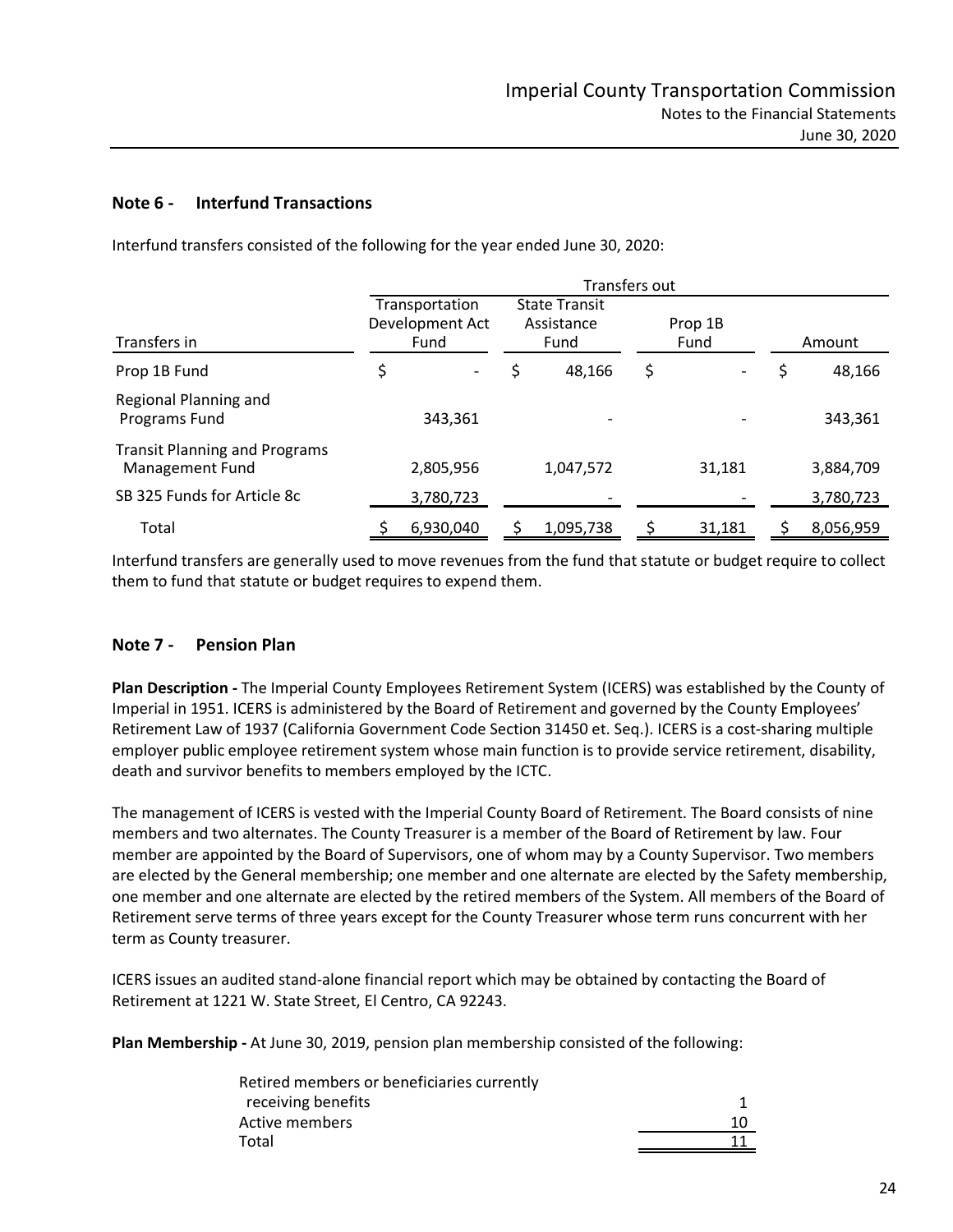**Benefits Provided -** ICERS provides service retirement, disability, death and survivor benefits to eligible employees. All regular full-time employees of the County of Imperial or contracting districts who work a minimum of 30 hours per week become members of ICERS effective on the first day of the first full pay period after employment. There are separate retirement plans for General and Safety member employees. Safety membership is extended to those involved in active law enforcement, fire suppression, and certain probation officers. Any new Safety Member who becomes a member on or after January 1, 2013 is designated as PEPRA Safety and is subject to the provisions of California Public Employees' Pension Reform Act of 2013 (PEPRA) and California Government Code 7522 et seq. All other employees are classified as General members. New General Members employed after January 1, 2013 are designated as PEPRA General subject to the provisions of California Government Code 7522 et seq.

General members hired prior to January 1, 2013, are eligible to retire once they attain the age of 70 regardless of service or at age 50 with 10 or more years of retirement service credit. A member with 30 years of service is eligible to retire regardless of age. General members who are first hired on or after January 1, 2013, are eligible to retire once they have attained the age of 52, with five years of retirement service credit.

The retirement benefit the member will receive is based upon age at retirement, final average compensation, years of retirement service credit and retirement plan and tier.

General member benefits are calculated pursuant to the provisions of Sections 31676.11 and 31676.14 for Regular and Regular plus Supplemental Benefits, respectively. The monthly allowance is equal to 1/60th of final compensation for Regular and Regular plus Supplemental Benefits, times years of accrued retirement service credit times age factor from either Section 31676.11 (Regular Benefit) or Section 31676.14 (Regular plus Supplemental Benefit). General member benefits for those who are first hired on or after January 1, 2013, are calculated pursuant to the provision of California Government Code Section 7522.20(a). The monthly allowance is equal to the final compensation multiplied by years of accrued retirement credit multiplied by the age factor from Section 7522.20(a).

For members with membership dates before January 1, 2013, the maximum monthly retirement allowance is 100% of final compensation. However, for members with membership dates on or after January 1, 2013 the maximum amount of pensionable compensation that can be taken into account for 2019 is equal to \$149,016 (reference Section 7522.10). This limit is adjusted on an annual basis. Members are exempt from paying member contributions and employers are exempt from paying employer contributions on compensation in excess of the annual cap.

Final average compensation consists of the highest 12 consecutive months for a General or Safety member and the highest 36 consecutive months for a PEPRA General or PEPRA Safety member.

The County of Imperial and contracting districts contribute to the retirement plan based upon actuarially determined contribution rates adopted by the Board of Retirement. Employer contribution rates are adopted annually based upon recommendations received from ICERS' actuary after the completion of the annual actuarial valuation. The average employer contribution rate as of June 30, 2019 for 2018-2019 (based on the June 30, 2017 valuation) was 22.28% of compensation.

All members are required to make contributions to ICERS regardless of the retirement plan or tier in which they are included. The average member contribution rate as of June 30, 2019 for 2018-2019 (based on the June 30, 2017 valuation) was 12.89% of compensation.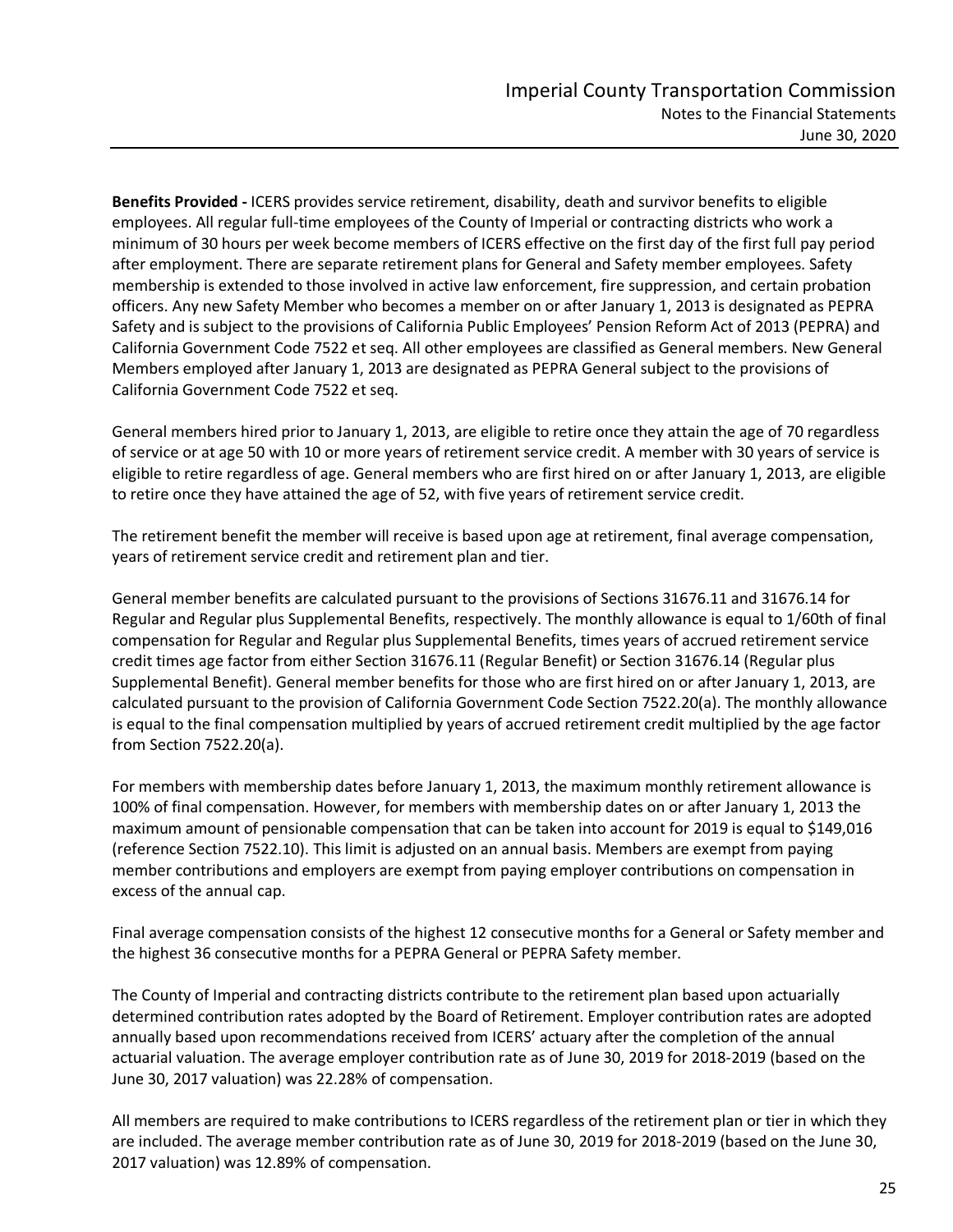#### **Pension Liabilities, Pension Expense, and Deferred Outflows/Inflows of Resources Related to Pensions**

**Actuarial assumptions -** The TPL is measured as of June 30, 2019 and was determined by an actuarial valuation as of June 30, 2018 rolled forward to June 30, 2019 using standard update procedures. In particular, the following actuarial assumption were applied in the June 30, 2019 measurement.

| Inflation                 | 3.00%                                                                                                                                                                     |
|---------------------------|---------------------------------------------------------------------------------------------------------------------------------------------------------------------------|
| Salary increases          | 4.75% to 8.25%                                                                                                                                                            |
| Investment rate of return | 7.25%                                                                                                                                                                     |
| Administrative expenses   | 1.80% of payroll allocated to both the employer and<br>member based on the components of the total<br>contribution rate (before expenses) for the employer<br>and member. |

The long-term expected rate of return on pension plan investments was determined using a building-block method in which expected future real rates of return (expected returns, net of inflation) are developed for each major asset class. These returns are combined to produce the long-term expected rate of return by weighting the expected future real rates of return by the target asset allocation percentage, adding expected inflation and subtracting expected investment expenses and a risk margin. The target allocation and projected arithmetic real rates of return for each major asset class, after deducting inflation, but before deducting investment expenses are summarized in the following table. This information was used in the derivation of the long-term expected investment rate of return assumption used for the June 30, 2018 actuarial valuation. This information is subject to change every three years based on the actuarial experience study.

| <b>Asset Class</b>             | Target<br>Allocation | Long-term<br>Expected<br>Arithmetic Real<br>Rate of Return |
|--------------------------------|----------------------|------------------------------------------------------------|
| Large Cap U.S. Equity          | 23%                  | 5.61%                                                      |
| Small Cap U.S. Equity          | 6%                   | 6.37%                                                      |
| Developed International Equity | 17%                  | 6.96%                                                      |
| <b>Emerging Market Equity</b>  | 7%                   | 9.28%                                                      |
| U.S. Core Fixed Income         | 22%                  | 1.06%                                                      |
| <b>TIPS</b>                    | 5%                   | 0.94%                                                      |
| <b>Real Estate</b>             | 5%                   | 4.37%                                                      |
| Value Added Real Estate        | 5%                   | 6.00%                                                      |
| <b>Private Credit</b>          | 5%                   | 5.10%                                                      |
| <b>Private Equity</b>          | 5%                   | 8.70%                                                      |
| Total                          | 100%                 |                                                            |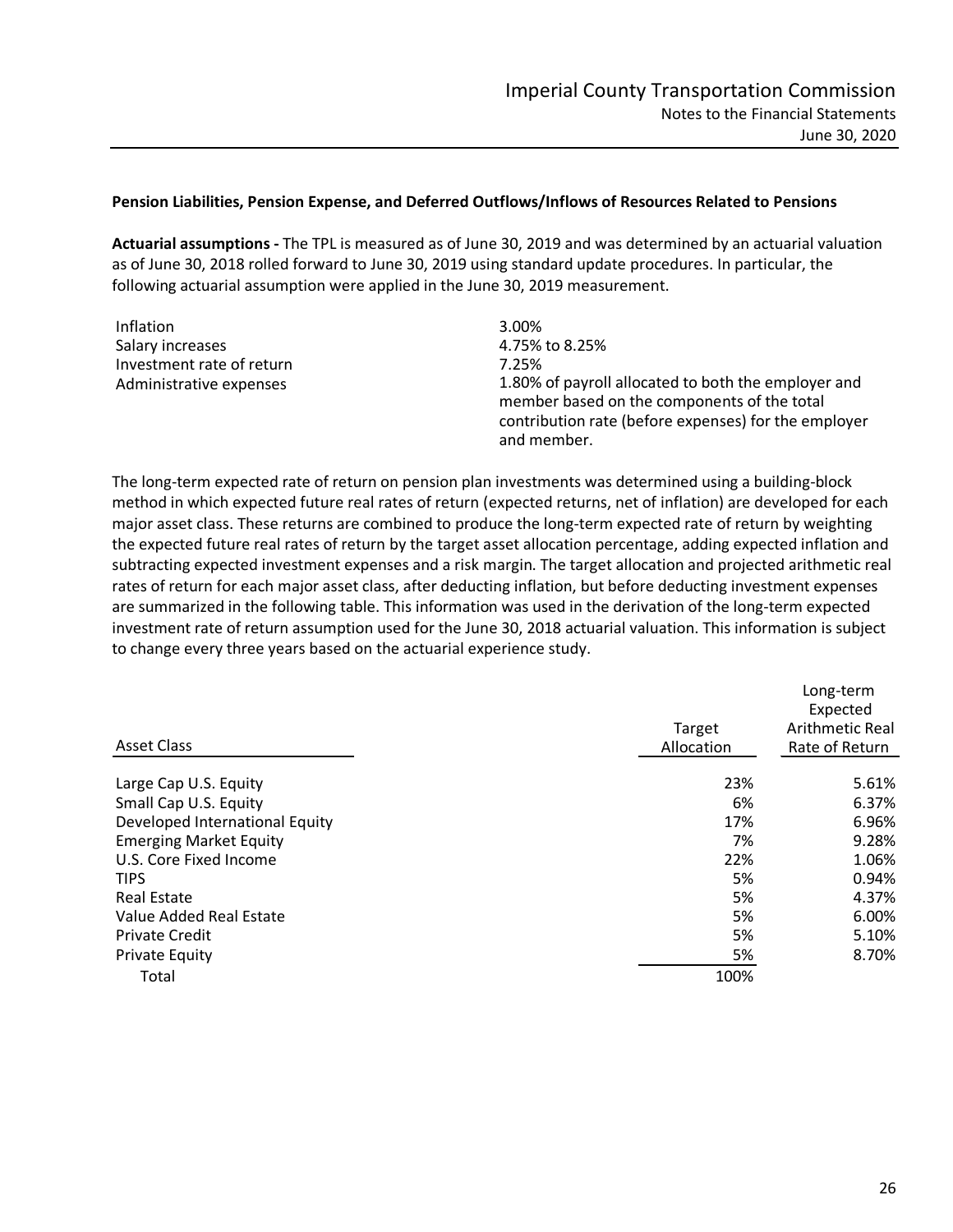**Discount Rate -** The discount rate used to measure the Total Pension Liability was 7.25% as of June 30, 2019. For plan member contributions, the projection of cash flows used to determine the discount rate assumed employee contributions will be made at the current contribution rates and that the contributions will be made at rates equal to the actuarially determined contribution rates. For employer contributions, the projection of cash flow used to determine the discount rate assumed employer contributions will be made at rates equal to the actuarially determined contribution rates.

For this purpose, only employee and employer contributions that are intended to fund benefits of current plan members and their beneficiaries are included. Based on those assumptions, the Pension Plan's Fiduciary Net Position was projected to be available to make all projected future benefit payments for current plan members. Therefore, the long-term expected rate of return on pension plan investments was applied to all period of projected benefit payments to determine the TPL as part of the June 30, 2019 measurement.

**Sensitivity of the ICTC's proportionate Share of the Net Pension Liability to Changes in the Discount Rate -** The following presents ICTC's share of the net pension liability calculated using the discount rate of 7.25%, as well as what ICTC's proportionate share of the net pension liability would be if it were calculated using a discount rate that is 1-percentage-point lower (6.25%) or 1-percentage-point higher (8.25%) that the current rate:

| Measurement date | 1% Decrease | Current<br>Discount |  |        |  |
|------------------|-------------|---------------------|--|--------|--|
| June 30, 2019    | 1,306,453   | 613.149             |  | 41.986 |  |

At June 30, 2020, ICTC reported a liability of \$613,149 for its proportionate shore of the net pension liability. The net pension liability was measured as of June 30, 2019 and the total pension liability used to calculate the net pension liability was determined by an actuarial valuation. ICTC's proportion of the net pension liability was based on the projection of the long-term share of contributions to the pension plan related to the projected contributions of all Pension Plan participants, actuarially determined. At June 30, 2019, ICTC's proportionate share of net pension liability was 0.502%. This is a .08% increase from the previous year.

For the year ended June 30, 2020, ICTC recognized pension expense of \$212,647. Pension expense represents the change in the net pension liability during the measurement period, adjusted for actual contributions and the deferred recognition of changes in investment gain/loss, actuarial gain/loss, actuarial assumptions or method, and plan benefits.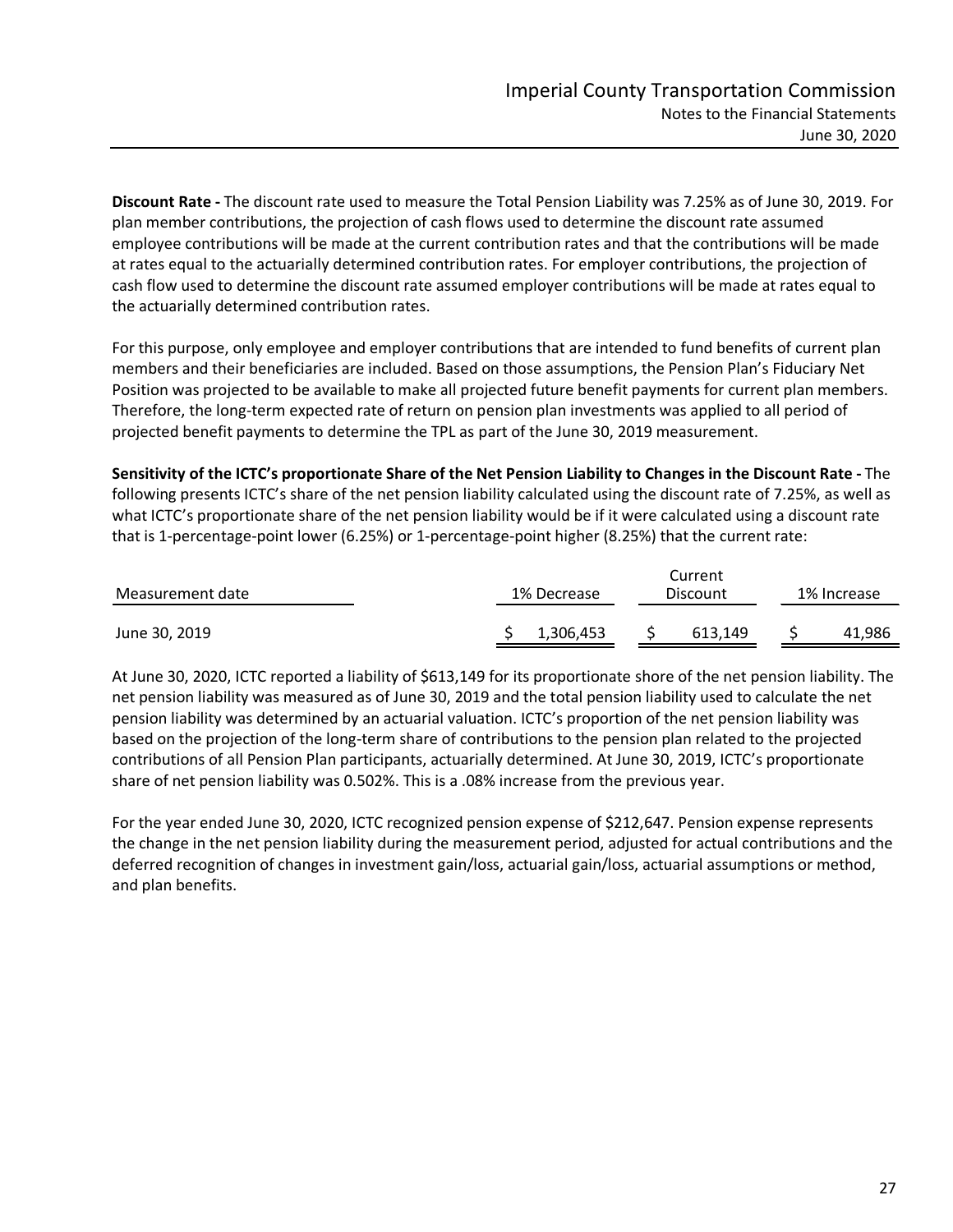At June 30, 2020, ICTC reported deferred outflows of resources and deferred inflows of resources related to pensions from the following sources:

|                                                                            | Deferred<br>Outflows of<br>Resources |  | Deferred<br>Inflows of<br><b>Resources</b> |  |
|----------------------------------------------------------------------------|--------------------------------------|--|--------------------------------------------|--|
| Differences between expected and actual<br>experience                      | \$                                   |  | (166, 846)                                 |  |
| Net excess of projected over actual earnings                               |                                      |  |                                            |  |
| on pension plan investments                                                | 8,469                                |  |                                            |  |
| Changes of assumptions                                                     | 153,368                              |  |                                            |  |
| Changes in proportion and differences<br>between employer contribution and |                                      |  |                                            |  |
| proportionate share of contributions                                       | 93,969                               |  | (595)                                      |  |
| Contributions made after the measurement date                              | 134.535                              |  |                                            |  |
|                                                                            | 390,341                              |  | (167,441)                                  |  |

\$134,535 reported as deferred outflows of resources related to pensions resulting from ICTC contribution subsequent to the measurement date will be recognized as a reduction of the net pension liability in the year ended June 30, 2021.

Other amounts reported as deferred outflows of resources and deferred inflows of resources related to pensions will be recognized over the estimated average remaining service life of plan members.

## **Note 8 - Disbursements to Local Agencies**

The LTF accounts for the one-quarter percent state sales tax collected within the County. The funds can be used for various programs, including administration, planning and programming for the Transportation Development Act, bicycle and pedestrian projects, commuter rail, streets and rail, and transit operations. The Commission's governing board approves an annual allocation which includes funding for local agencies to spend in accordance with TDA guidelines. During the fiscal year ended June 30, 2020, the Commission allocated \$495,333 of LTF funds to local agencies as shown below.

| Local Agency             |   | Bicycles and<br>Benches and<br>Pedestrians<br><b>Shelters</b> |  | Total   |   |         |
|--------------------------|---|---------------------------------------------------------------|--|---------|---|---------|
| City of Brawley          | Ś | 52,642                                                        |  | 122,460 | S | 175,102 |
| City of Calexico         |   | 35,261                                                        |  | 84,346  |   | 119,607 |
| City of El Centro        |   | 37,261                                                        |  | 88,758  |   | 126,019 |
| City of Imperial         |   | 21,940                                                        |  | 8,214   |   | 30,154  |
| County of Imperial       |   | 30,408                                                        |  | 14,043  |   | 44,451  |
| <b>Total allocations</b> |   | 177,512                                                       |  | 317,821 |   | 495,333 |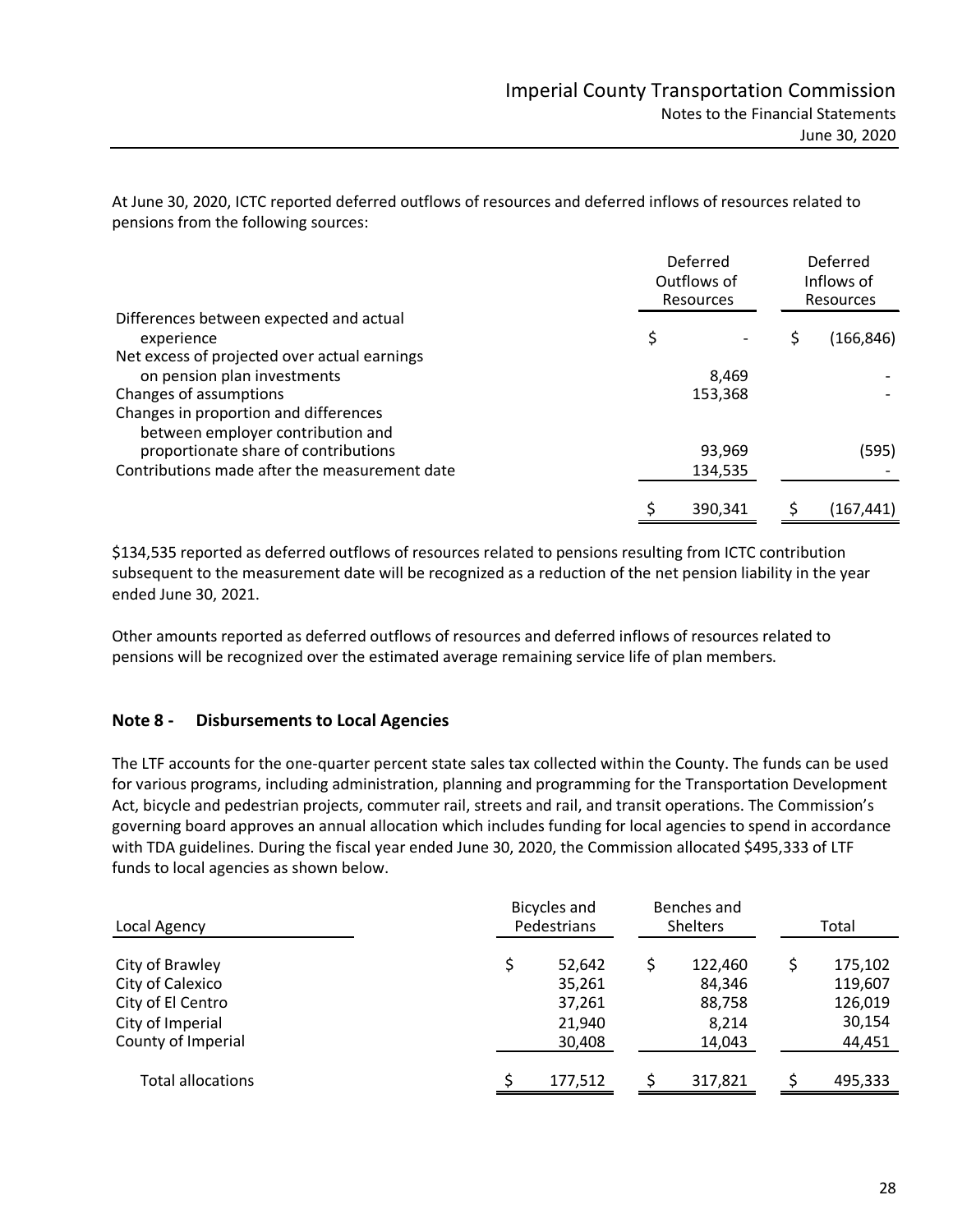Required Supplementary Information June 30, 2020 Imperial County Transportation Commission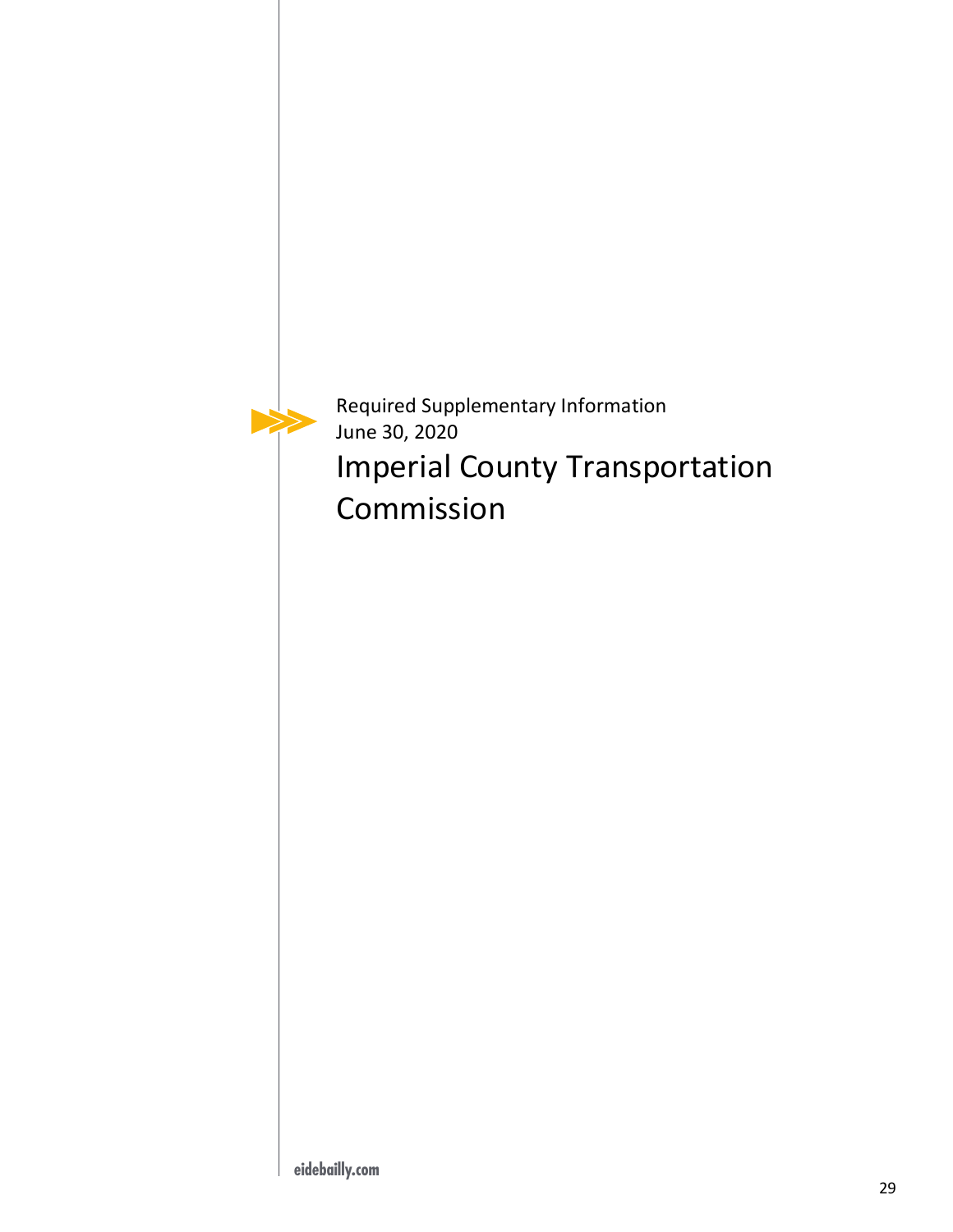|                                                              |                 | <b>Budgeted amounts</b> | Actual                     | Variance with<br><b>Final Budget</b><br>Positive |  |
|--------------------------------------------------------------|-----------------|-------------------------|----------------------------|--------------------------------------------------|--|
|                                                              | Original        | Final                   | Amounts                    | (Negative)                                       |  |
| Revenues<br>State allocations<br>Investment income           | \$<br>5,969,999 | \$<br>5,969,999         | \$<br>6,783,653<br>178,784 | \$<br>813,654<br>178,784                         |  |
| Total revenues                                               | 5,969,999       | 5,969,999               | 6,962,437                  | 992,438                                          |  |
| Expenditures<br>Current<br><b>TDA</b> disbursements          | 495,333         | 495,333                 | 495,333                    |                                                  |  |
| Excess (deficiency) of revenues<br>over (under) expenditures | 5,474,666       | 5,474,666               | 6,467,104                  | 992,438                                          |  |
| <b>Other Financing Sources (Uses)</b><br>Transfers out       | (5,474,666)     | (5,474,666)             | (6,930,040)                | (1,455,374)                                      |  |
| Net Change in Fund Balances                                  |                 |                         | (462, 936)                 | (462, 936)                                       |  |
| Fund Balances, Beginning of Year                             | 13,437,676      | 13,437,676              | 13,437,676                 |                                                  |  |
| Fund Balances, End of Year                                   | \$13,437,676    | \$13,437,676            | \$12,974,740               | (462, 936)                                       |  |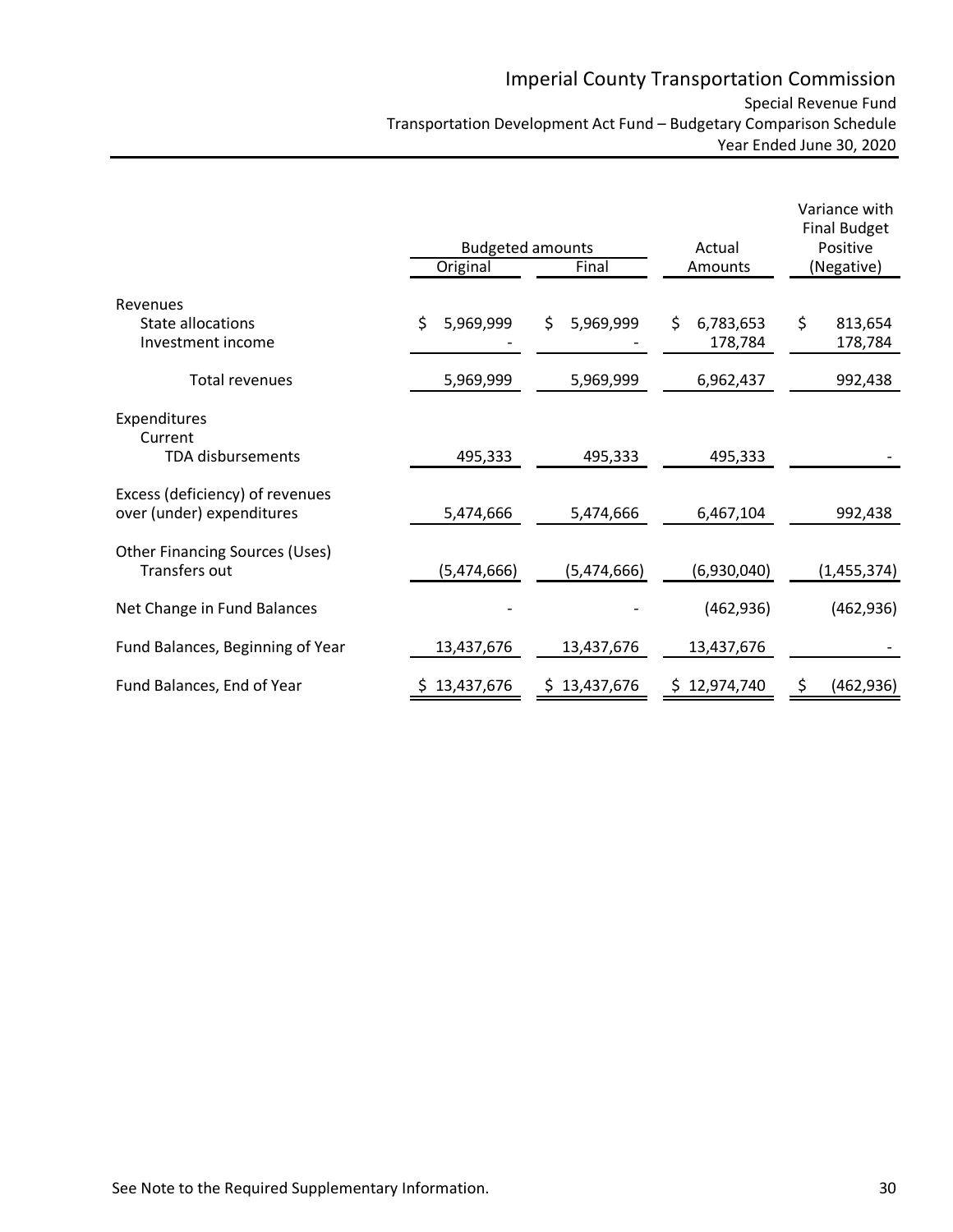|                                                              | <b>Budgeted amounts</b><br>Original | Final           | Actual<br>Amounts         | Variance with<br><b>Final Budget</b><br>Positive<br>(Negative) |
|--------------------------------------------------------------|-------------------------------------|-----------------|---------------------------|----------------------------------------------------------------|
| Revenues                                                     |                                     |                 |                           |                                                                |
| State allocations<br>Investment income                       | \$<br>1,508,075                     | \$<br>1,508,075 | \$<br>1,808,880<br>30,245 | \$<br>300,805<br>30,245                                        |
| Total revenues                                               | 1,508,075                           | 1,508,075       | 1,839,125                 | 331,050                                                        |
| Expenditures<br>Current<br>STA projects                      | 967,572                             | 967,572         |                           | 967,572                                                        |
|                                                              |                                     |                 |                           |                                                                |
| Excess (deficiency) or revenues<br>over (under) expenditures | 540,503                             | 540,503         | 1,839,125                 | 1,298,622                                                      |
| Other Financing Sources (Uses)<br>Transfers out              | (540, 503)                          | (540, 503)      | (1,095,738)               | (555, 235)                                                     |
| Net change in fund balances                                  |                                     |                 | 743,387                   | 743,387                                                        |
| Fund balances, beginning of year                             | 2,148,274                           | 2,148,274       | 2,148,274                 |                                                                |
| Fund balances, end of year                                   | 2,148,274                           | 2,148,274       | 2,891,661                 | 743,387                                                        |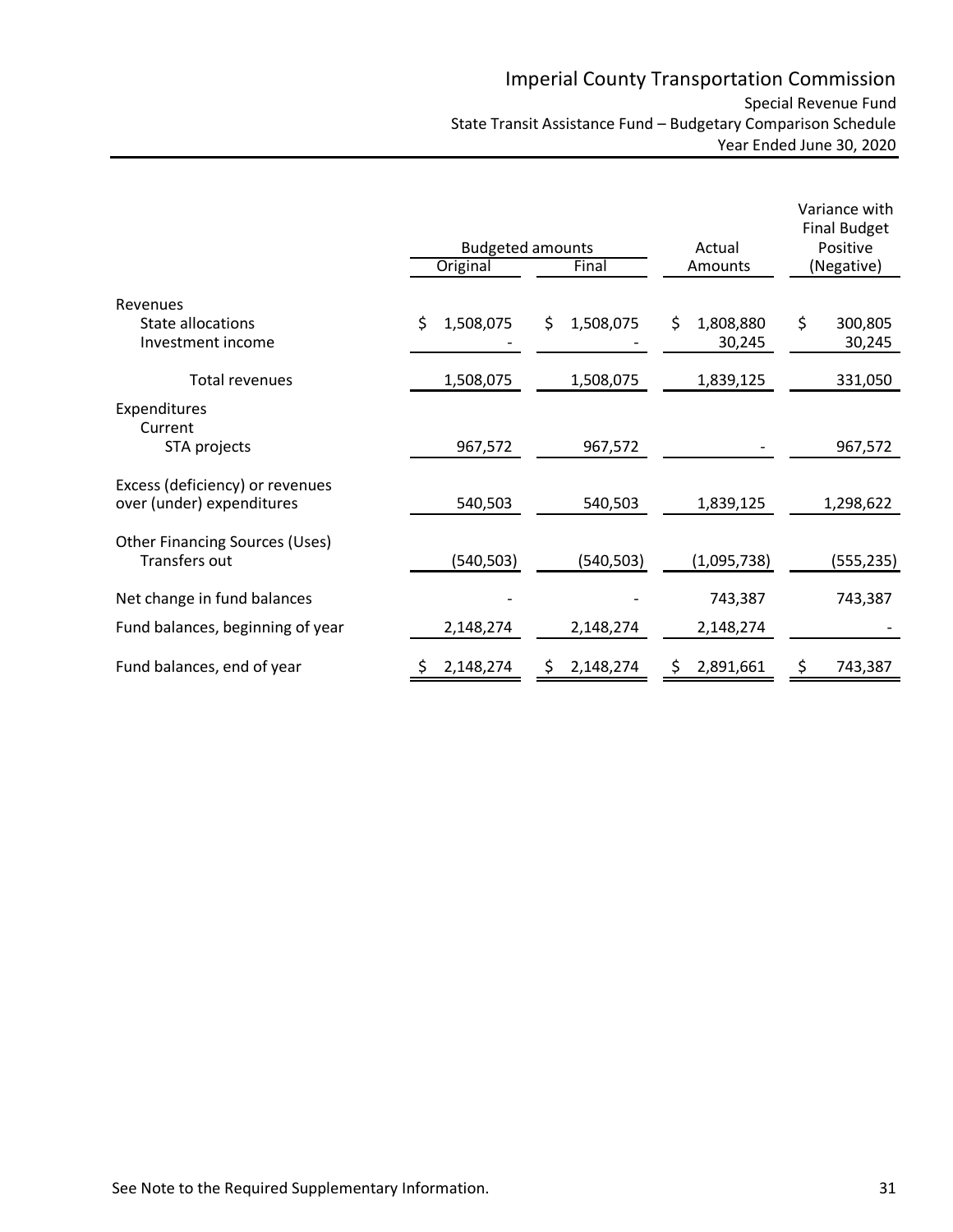|                                                                                                                       | <b>Budgeted amounts</b> |    |                    |         | Actual                        |            | Variance with<br><b>Final Budget</b><br>Positive |
|-----------------------------------------------------------------------------------------------------------------------|-------------------------|----|--------------------|---------|-------------------------------|------------|--------------------------------------------------|
|                                                                                                                       | Original                |    | Final              | Amounts |                               | (Negative) |                                                  |
| Revenues<br>State allocations<br>Investment income                                                                    | \$<br>5,789<br>131      | \$ | 5,789<br>131       | \$      | 31,180                        | \$         | 25,391<br>(131)                                  |
| <b>Total revenues</b>                                                                                                 | 5,920                   |    | 5,920              |         | 31,180                        |            | 25,260                                           |
| Expenditures<br>Current<br>PTMISEA projects                                                                           |                         |    |                    |         | 48,165                        |            | (48, 165)                                        |
| Excess (deficiency) of revenues<br>over (under) expenditures                                                          | 5,920                   |    | 5,920              |         | (16, 985)                     |            | (11,065)                                         |
| <b>Other Financing Sources (Uses)</b><br>Transfers in<br>Transfers out<br><b>Total Other Financing Sources (Uses)</b> | (5,789)<br>(5,789)      |    | (5,789)<br>(5,789) |         | 48,166<br>(31, 181)<br>16,985 |            | 48,166<br>(25,392)<br>22,774                     |
| Net change in fund balances                                                                                           | 131                     |    | 131                |         |                               |            | (131)                                            |
| Fund balances, beginning of year                                                                                      |                         |    |                    |         |                               |            |                                                  |
| Fund balances, end of year                                                                                            | 131                     | Ś  | 131                |         |                               |            | (131)                                            |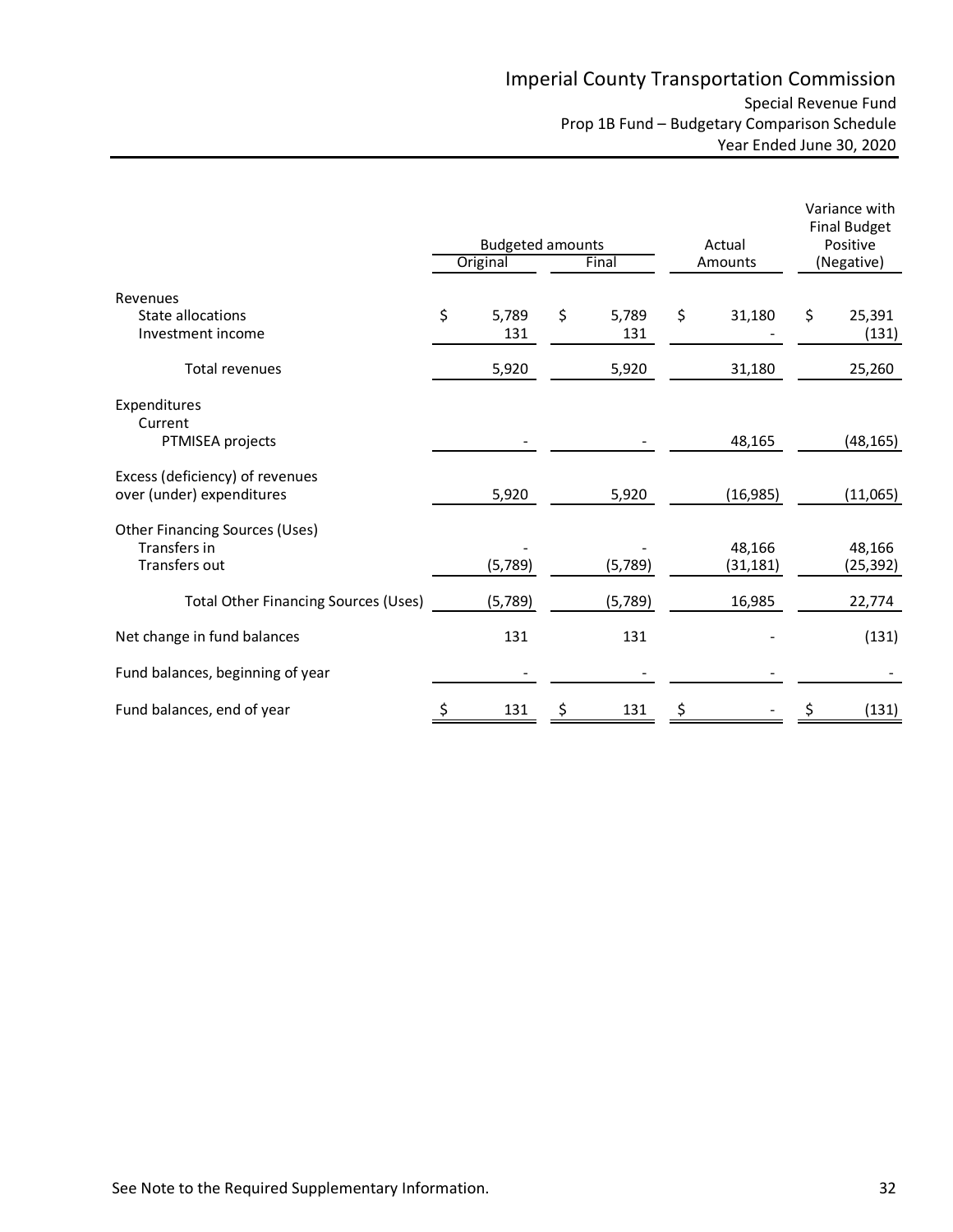|                                                               |    | <b>Budgeted amounts</b><br>Original | Final |            | Actual<br>Amounts  | Variance with<br><b>Final Budget</b><br>Positive<br>(Negative) |  |            |
|---------------------------------------------------------------|----|-------------------------------------|-------|------------|--------------------|----------------------------------------------------------------|--|------------|
| Revenues                                                      |    |                                     |       |            |                    |                                                                |  |            |
| State allocations                                             | \$ | 507,343                             | \$    | 507,343    | $\ddot{\varsigma}$ |                                                                |  | (507, 343) |
| <b>Other Financing Sources (Uses)</b><br><b>Transfers out</b> |    | (507,343)                           |       | (507, 343) |                    |                                                                |  | 507,343    |
| Net change in fund balances                                   |    |                                     |       |            |                    |                                                                |  |            |
| Fund balances, beginning of year                              |    |                                     |       |            |                    |                                                                |  |            |
| Fund balances, end of year                                    |    |                                     |       |            |                    |                                                                |  |            |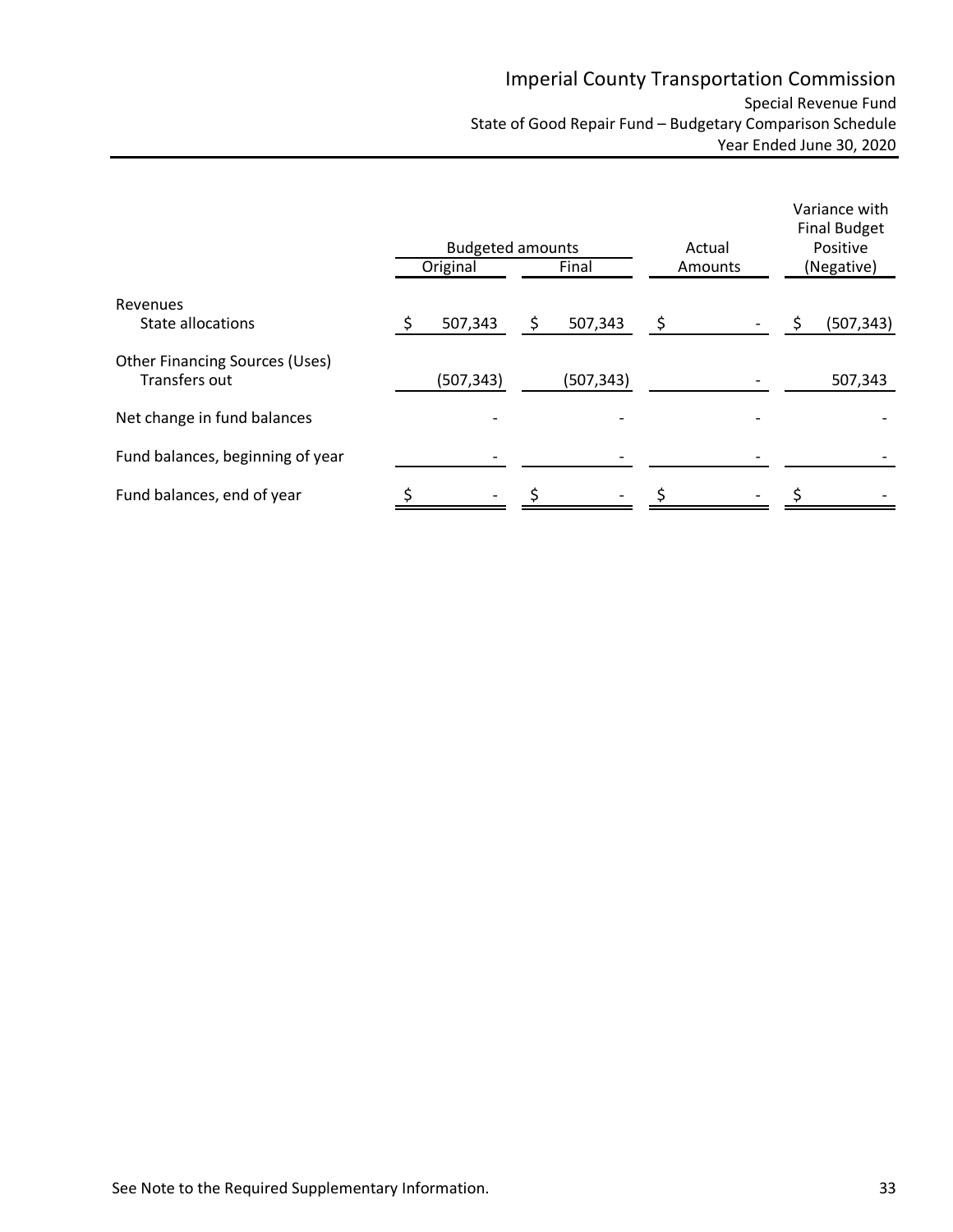|                                                                                  | <b>Budgeted amounts</b>        |                                | Actual              |    | Variance with<br><b>Final Budget</b><br>Positive |  |
|----------------------------------------------------------------------------------|--------------------------------|--------------------------------|---------------------|----|--------------------------------------------------|--|
|                                                                                  | Original                       | Final                          | Amounts             |    | (Negative)                                       |  |
| Revenues<br>State allocations<br><b>Federal allocations</b><br>Investment income | \$<br>150,000<br>265,124<br>20 | \$<br>150,000<br>265,124<br>20 | \$<br>100,865<br>69 | \$ | (150,000)<br>(164, 259)<br>49                    |  |
| Total revenues                                                                   | 415,144                        | 415,144                        | 100,934             |    | (314, 210)                                       |  |
| Expenditures<br>Current                                                          |                                |                                |                     |    |                                                  |  |
| General and administrative<br><b>Professional services</b>                       | 500<br>414,644                 | 500<br>414,644                 | 42<br>106,155       |    | 458<br>308,489                                   |  |
| Total expenditures                                                               | 415,144                        | 415,144                        | 106,197             |    | 308,947                                          |  |
| Net Change in Fund Balances                                                      |                                |                                | (5,263)             |    | (5,263)                                          |  |
| Fund Balances, Beginning of Year                                                 | 10,752                         | 10,752                         | 10,752              |    |                                                  |  |
| Fund Balances, End of Year                                                       | 10,752                         | 10,752                         | 5,489               |    | (5, 263)                                         |  |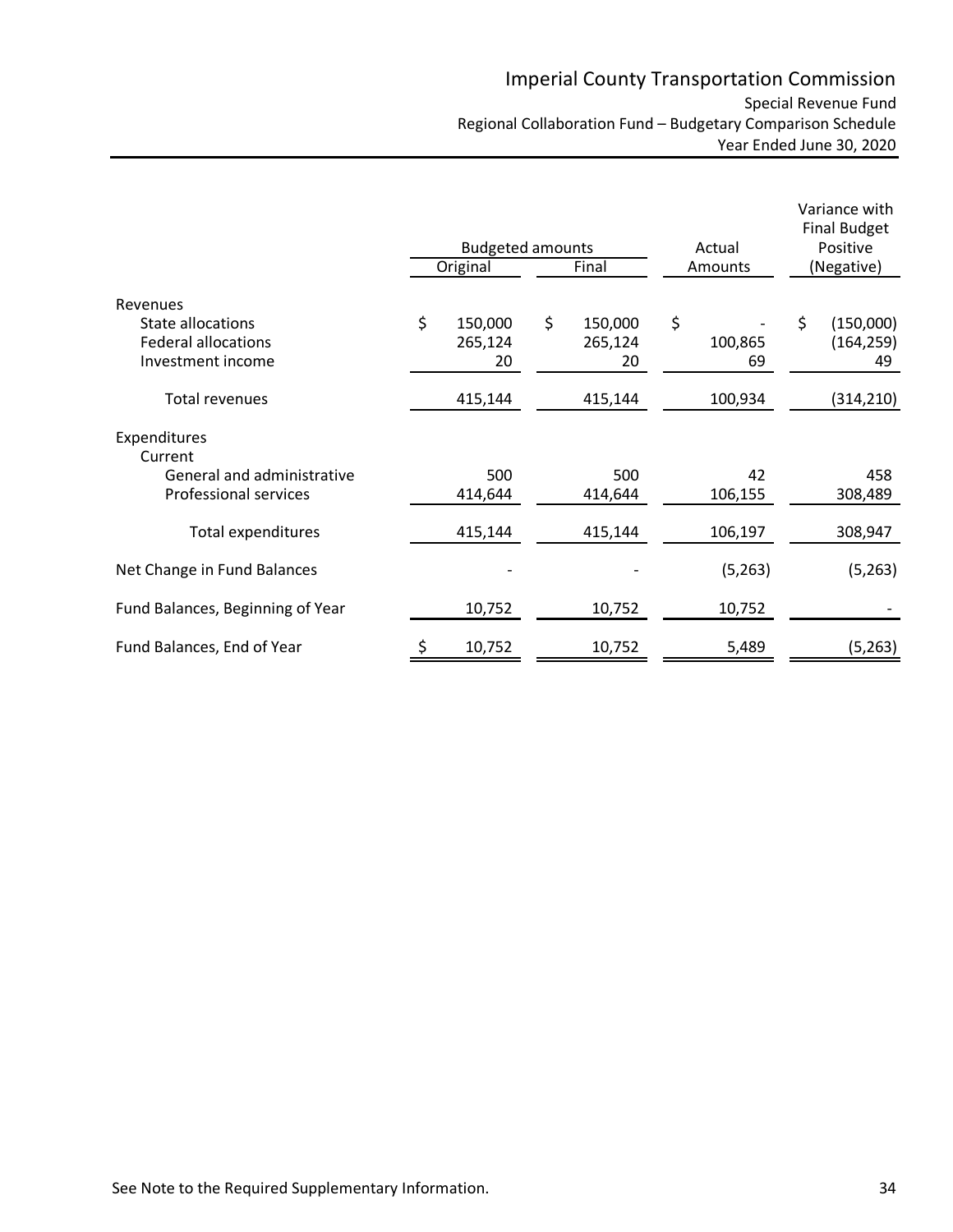|                                                              | <b>Budgeted amounts</b> |    | Actual            |    | Variance with<br><b>Final Budget</b><br>Positive |    |                     |
|--------------------------------------------------------------|-------------------------|----|-------------------|----|--------------------------------------------------|----|---------------------|
|                                                              | Original                |    | Final             |    | Amounts                                          |    | (Negative)          |
| Revenues<br>State allocations<br>Investment income           | \$<br>890,660<br>2,900  | \$ | 890,660<br>2,900  | \$ | 435,621<br>4,049                                 | \$ | (455, 039)<br>1,149 |
| Membership revenues<br>Other revenues                        | 100,000<br>27,630       |    | 100,000<br>27,630 |    | 99,719<br>20,760                                 |    | (281)<br>(6, 870)   |
| <b>Total revenues</b>                                        | 1,021,190               |    | 1,021,190         |    | 560,149                                          |    | (461,041)           |
| Expenditures<br>Current<br>General and administrative        |                         |    |                   |    |                                                  |    |                     |
| expenditures                                                 | 425,801                 |    | 425,801           |    | 400,969                                          |    | 24,832              |
| Professional services                                        | 595,389                 |    | 595,389           |    | 178,776                                          |    | 416,613             |
| <b>Total expenditures</b>                                    | 1,021,190               |    | 1,021,190         |    | 579,745                                          |    | 441,445             |
| Excess (deficiency) or revenues<br>over (under) expenditures |                         |    |                   |    | (19, 596)                                        |    | (19, 596)           |
| <b>Other Financing Sources (Uses)</b><br><b>Transfers In</b> |                         |    |                   |    | 343,361                                          |    | 343,361             |
| Net Change in Fund Balances                                  |                         |    |                   |    | 323,765                                          |    | 323,765             |
| Fund Balances, Beginning of Year                             | 286,083                 |    | 286,083           |    | 286,083                                          |    |                     |
| Fund balances, end of year                                   | \$<br>286,083           | \$ | 286,083           | \$ | 609,848                                          | \$ | 323,765             |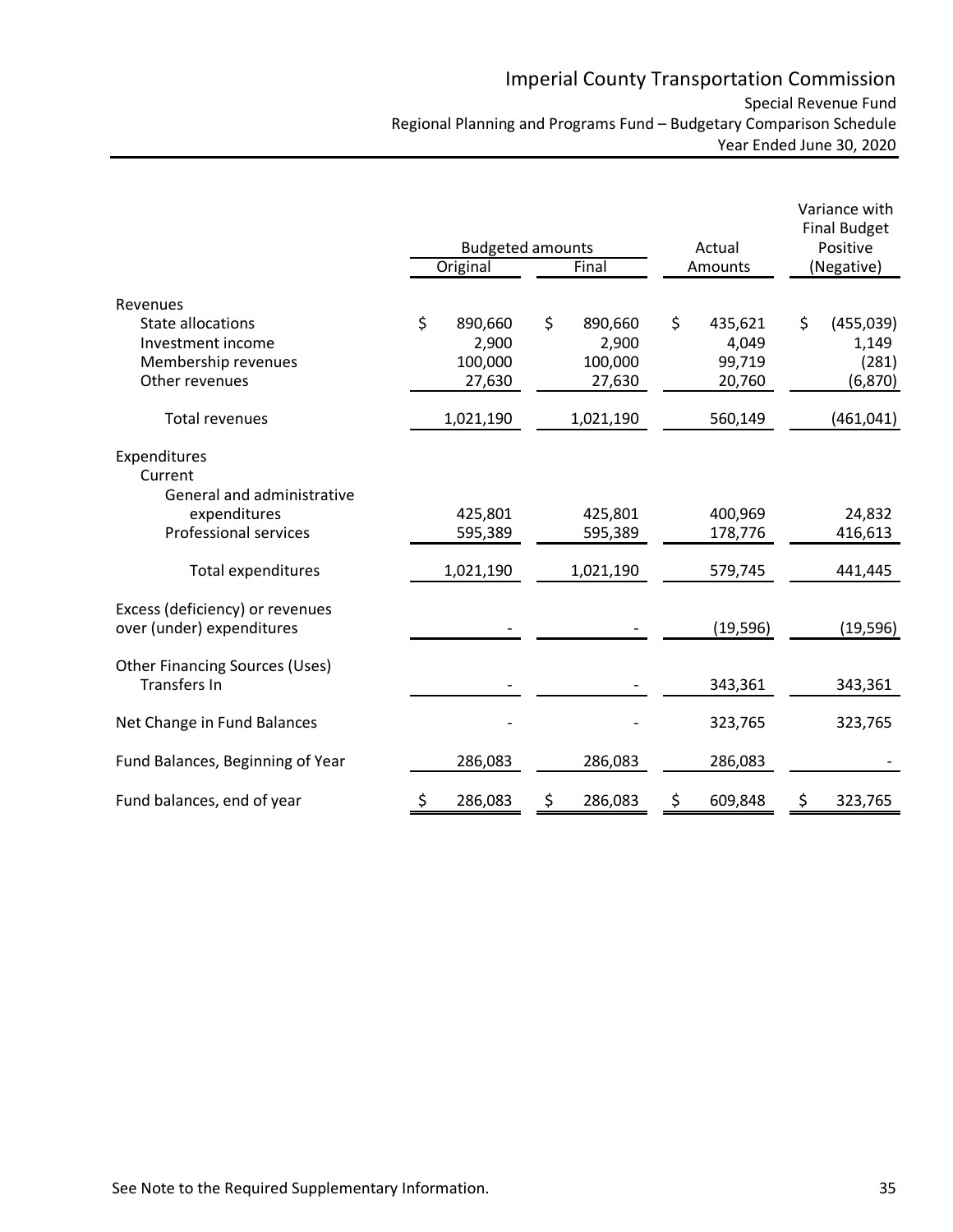|                                                             | 2020 |               |  | 2019          |  |  |
|-------------------------------------------------------------|------|---------------|--|---------------|--|--|
| Proportion of the collective net pension liability          |      | 0.502%        |  | 0.422%        |  |  |
| Proportionate share of the collective net pension liability |      | 613,149       |  | 588,681       |  |  |
| Covered payroll                                             |      | 824.556       |  | 848,957       |  |  |
| Proportionate share of the net pension liability            |      |               |  |               |  |  |
| as a percentage of covered payroll                          |      | 74.36%        |  | 69.34%        |  |  |
| Plan fiduciary net pension position as a percentage         |      |               |  |               |  |  |
| of the total pension liability                              |      | 87.76%        |  | 86.20%        |  |  |
| Measurement date                                            |      | June 30, 2019 |  | June 30, 2018 |  |  |

\*Historical information is required only for measurement for which GASB 68 is applicable. However, until ten years of data is available, ICTC will present information only for those years for which information is available.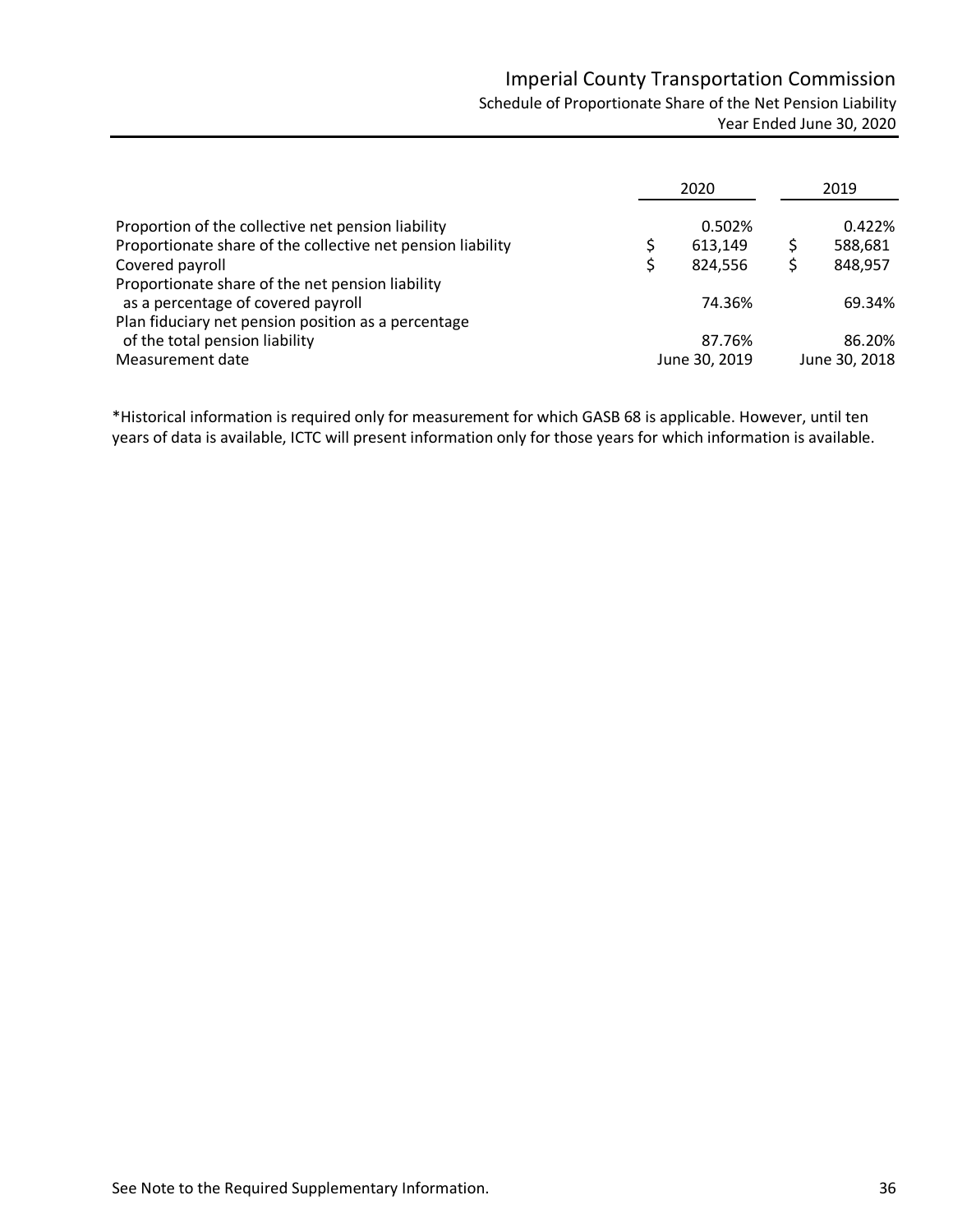|                                                                                                          | 2020               | 2019             |
|----------------------------------------------------------------------------------------------------------|--------------------|------------------|
| Actuarially determined contributions<br>Contributions related to the actuarially determined contribution | 134,535<br>134,535 | 70,658<br>70,658 |
| Contribution deficiency (excess)                                                                         |                    |                  |
| Covered payroll<br>Contributions as a percentage of covered payroll                                      | 824.556<br>16.32%  | 848.957<br>8.32% |

\*Historical information is required only for measurement for which GASB 68 is applicable. However, until ten years of data is available, ICTC will present information only for those years for which information is available.